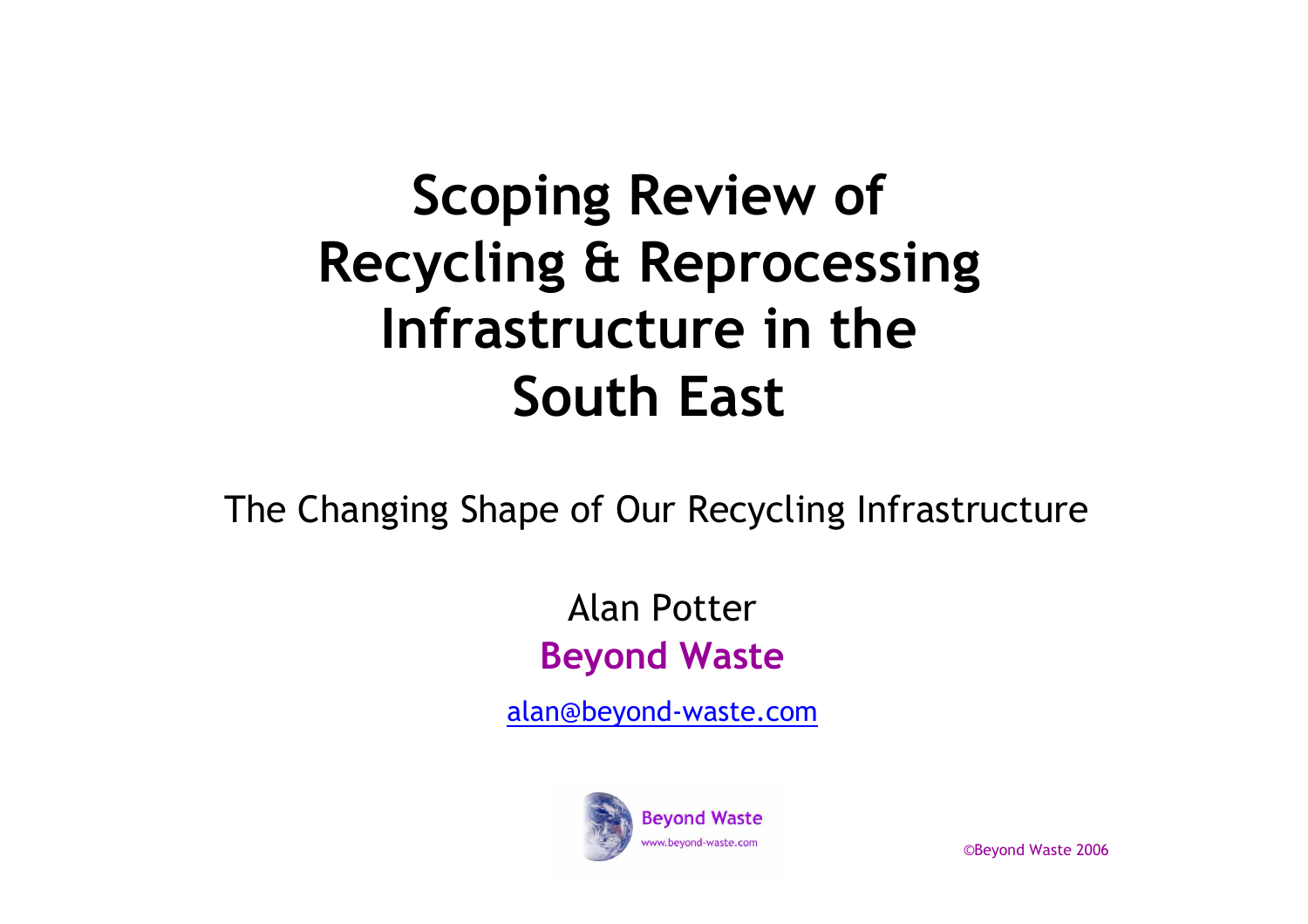# Our Purpose

To consider the opportunities and infrastructure needs presented by the challenging recycling targets contained in the Regional Waste Management Strategy for the South East.

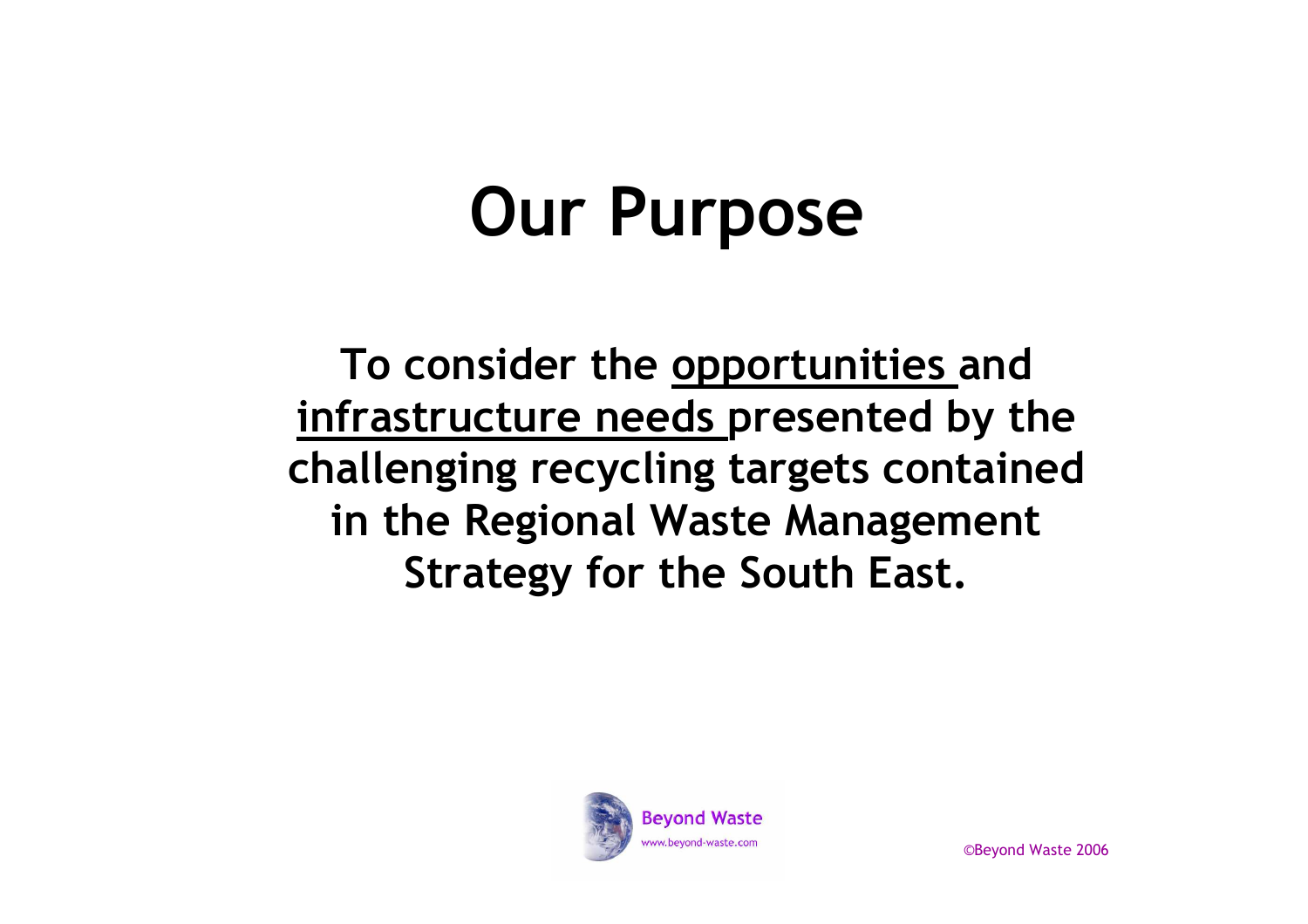### The Regional Recycling Targets

#### **Policy W6: Recycling and Composting Targets**

The following targets for recycling and composting should be achieved in the region:

| Year | <b>MSW</b> |    | C&I   |    | C&D   |    | <b>All Waste</b> |    |
|------|------------|----|-------|----|-------|----|------------------|----|
|      | Mt/yr      | %  | Mt/yr | %  | Mt/yr | %  | Mt/yr            | %  |
| 2002 | 0.9        | 19 | 3.0   | 35 | 5.2   | 40 | 9.1              | 35 |
| 2005 | 1.4        | 30 | 3.5   | 40 | 5.8   | 45 | 10.7             | 40 |
| 2010 | 2.2        | 40 | 4.9   | 50 | 6.4   | 50 | 13.5             | 50 |
| 2015 | 3.0        | 50 | 5.9   | 55 | 6.4   | 50 | 15.3             | 55 |
| 2020 | 3.5        | 55 | 6.9   | 60 | 7.7   | 60 | 18.1             | 60 |
| 2025 | 4.2        | 60 | 7.8   | 65 | 7.7   | 60 | 19.7             | 65 |

Waste authorities should adopt policies and proposals to assist delivery of these targets and waste management companies should take them into account in their commercial decisions.

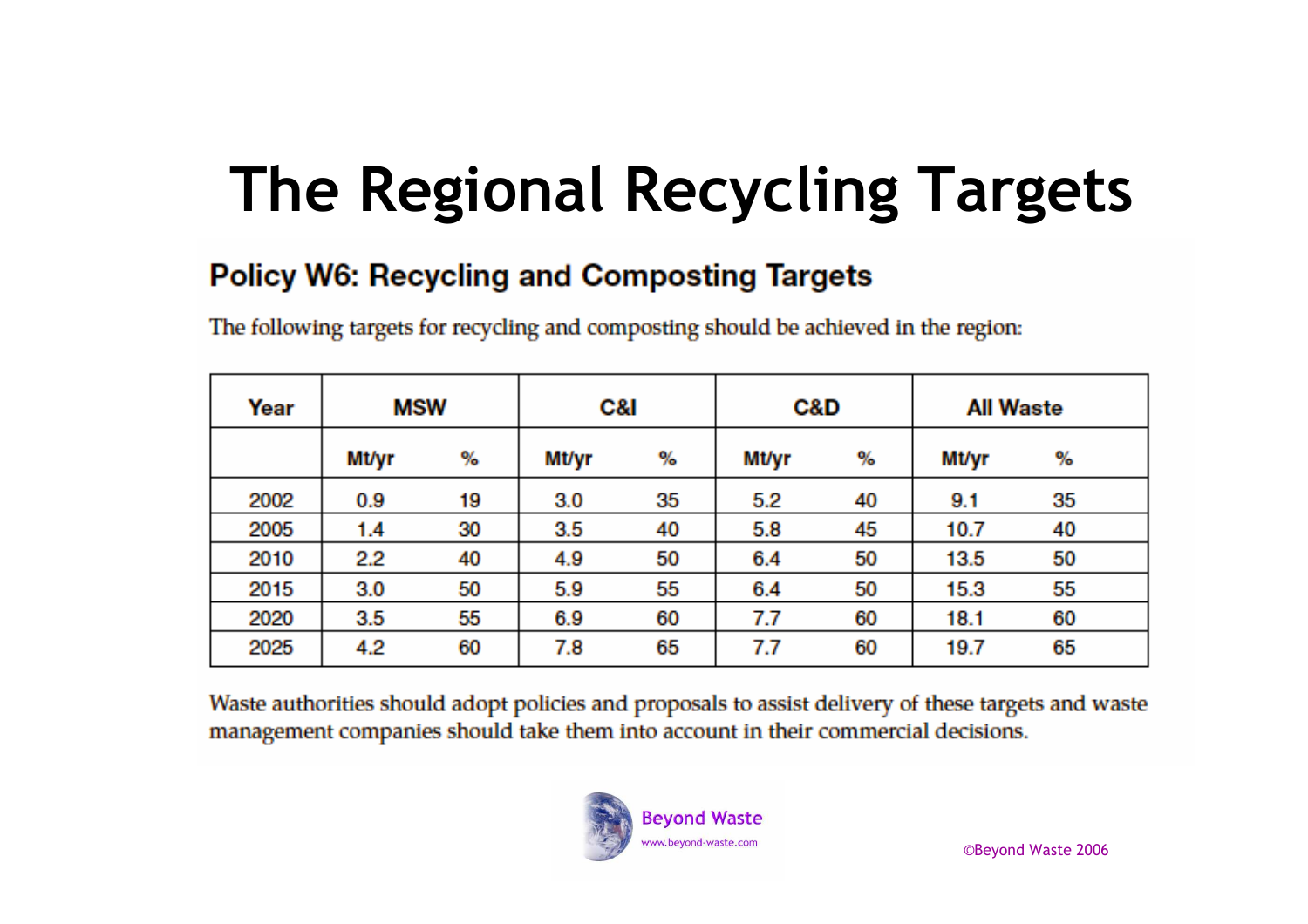

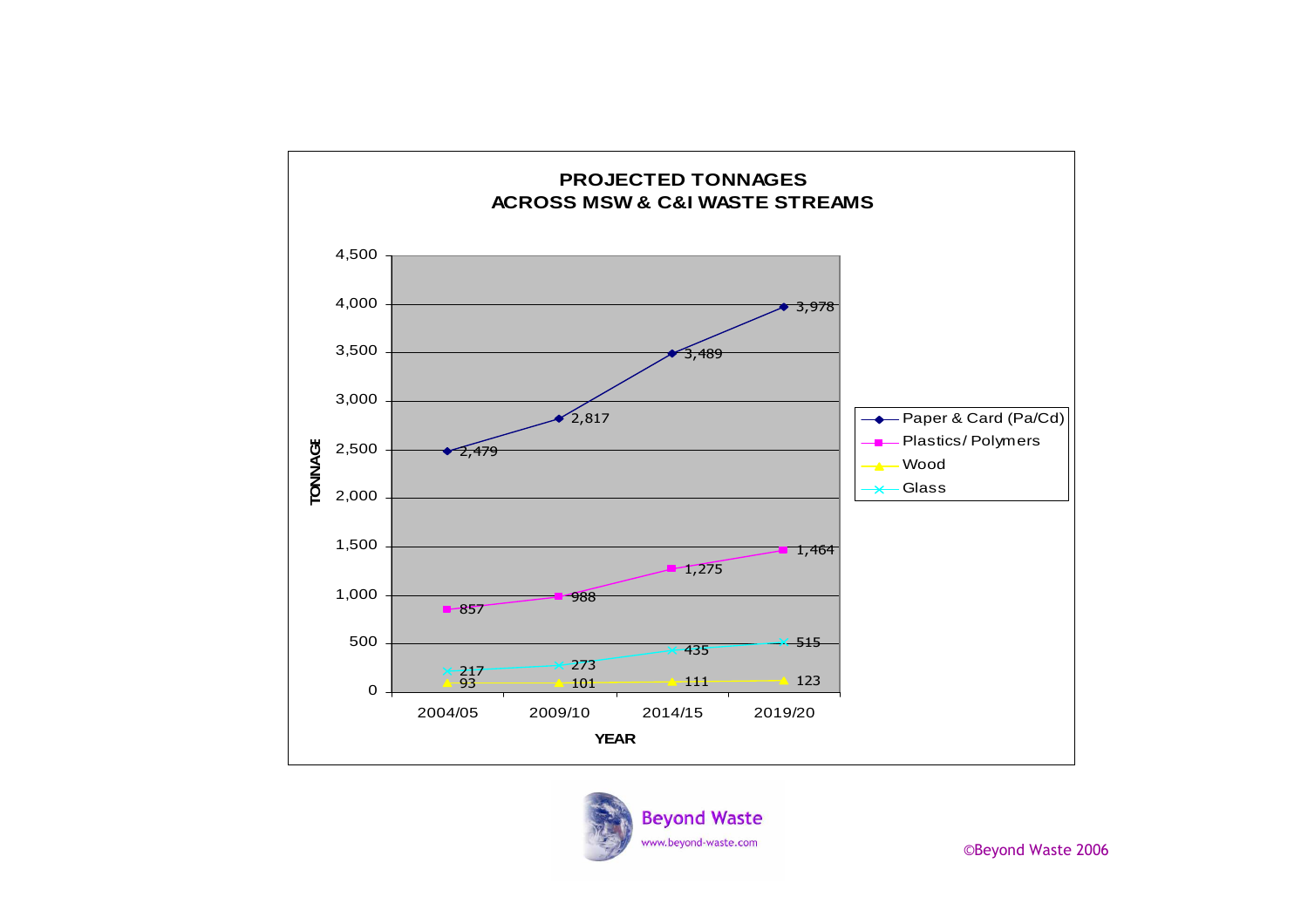### Other Material Targets

2006 2007 2008  $\longrightarrow$  2015 Tyres Landfill Ban ShreddedELV Recycling Target 80% 80% 90% WEEE Recycling Target

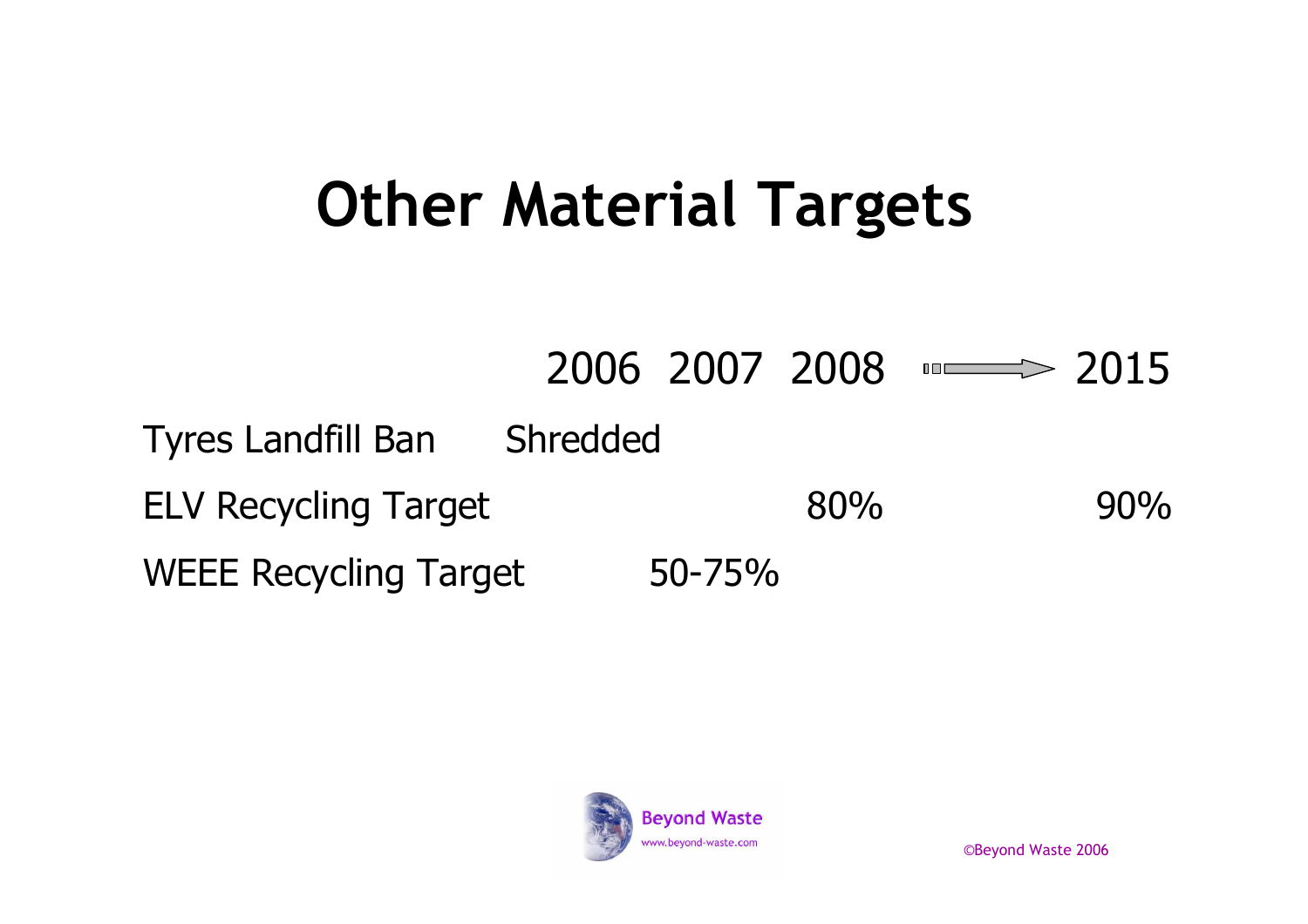### The Project

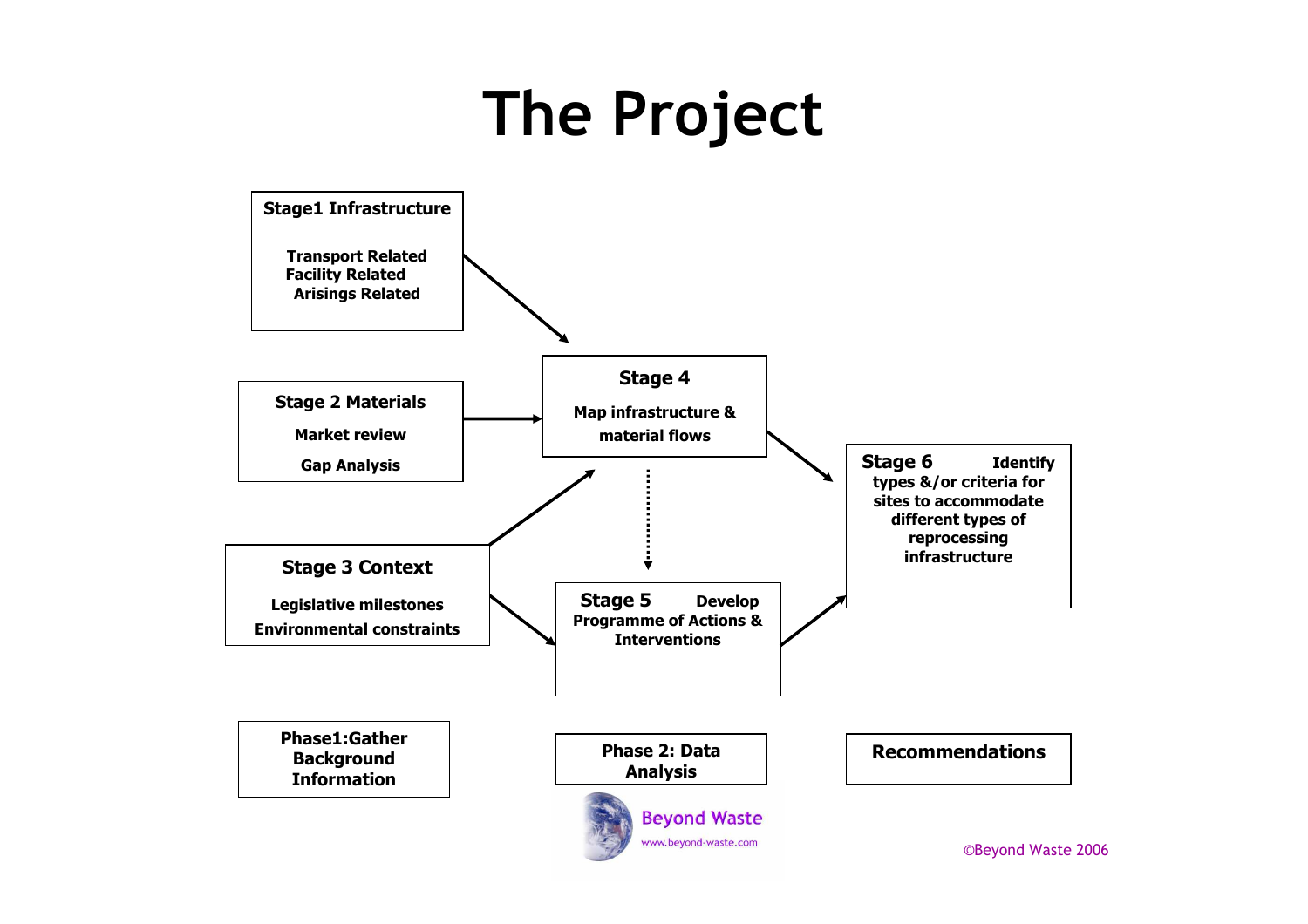#### $ThoCo$ The Conceptual Model



#### Analytical Framework

 A 5 stage model has been developed for the recycling chain as detailed above. This structure has been applied to each priority material to establish the size and distribution of capacity at each point in the chain. It is recognised that some routes combine steps in the chain. For example newspaper recycling to newsprint may go direct from Collection to Reprocessing & Fabrication.

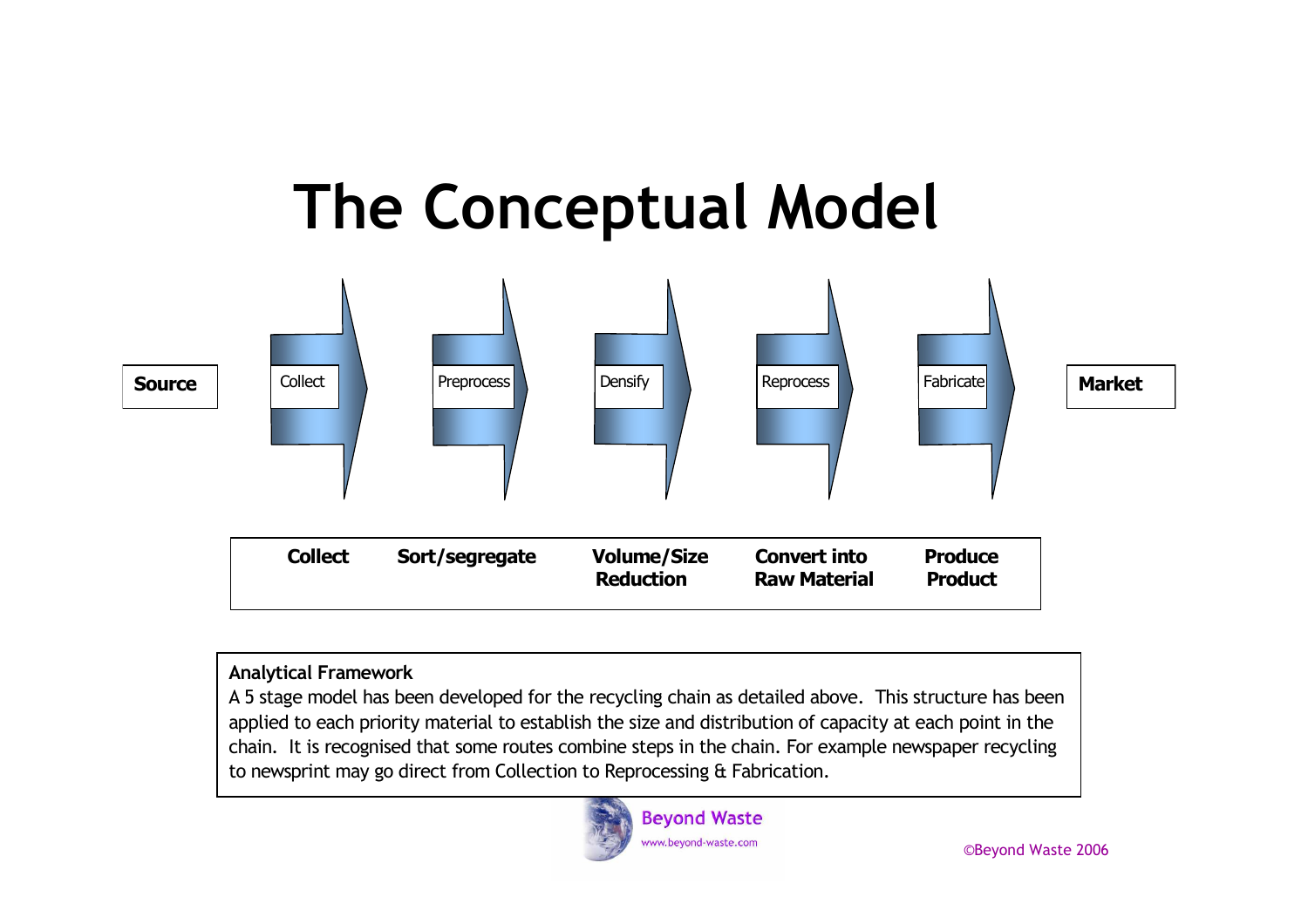### Material Sector Profiles

- 7 material streams
	- 1. Paper/Card
		- 2. Glass
		- 3. Plastic
		- 4. Wood
		- 5. WEEE
		- 6. ELV
		- 7. Tyres

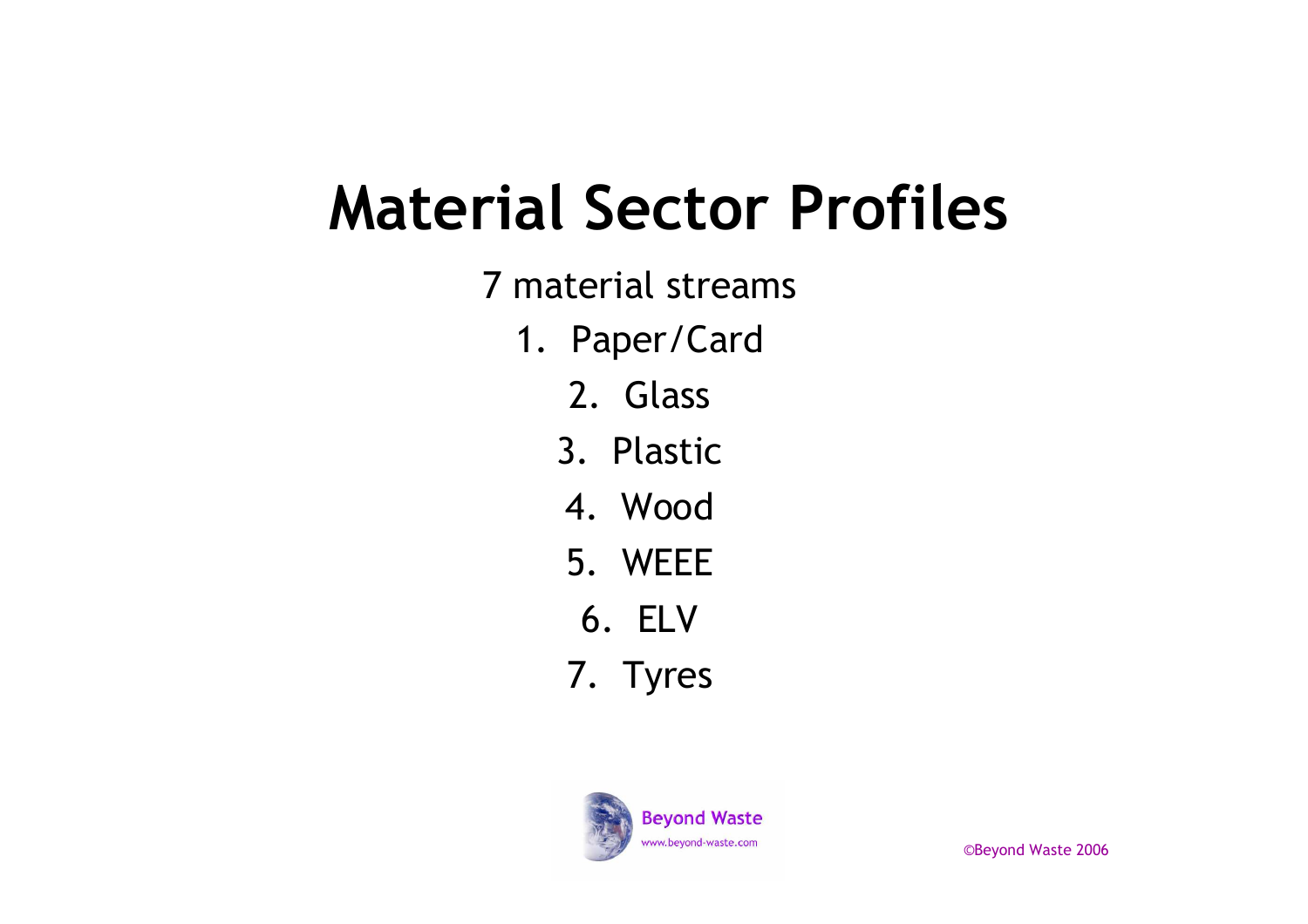# Paper/Card

Within the South East there are 3 major vertically integrated operators:

- SCA Recycling
- Smurfit Townsend
- Severnside

These companies all operate collection systems, depots and mills. In addition Smurfit and Severnside operate cardboard box fabrication units within the region. Thus the chain from source to market is entirely self contained within the region.

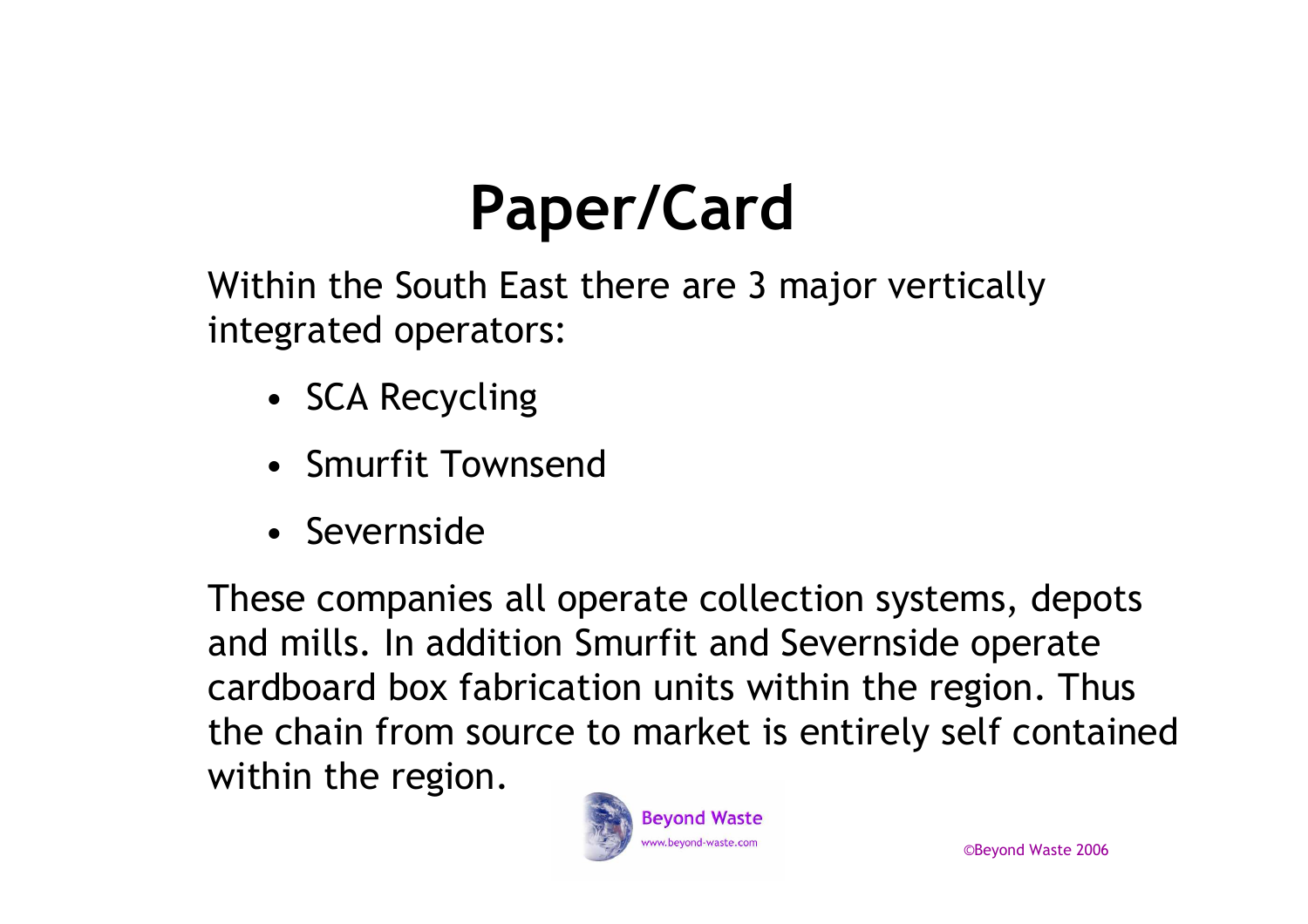

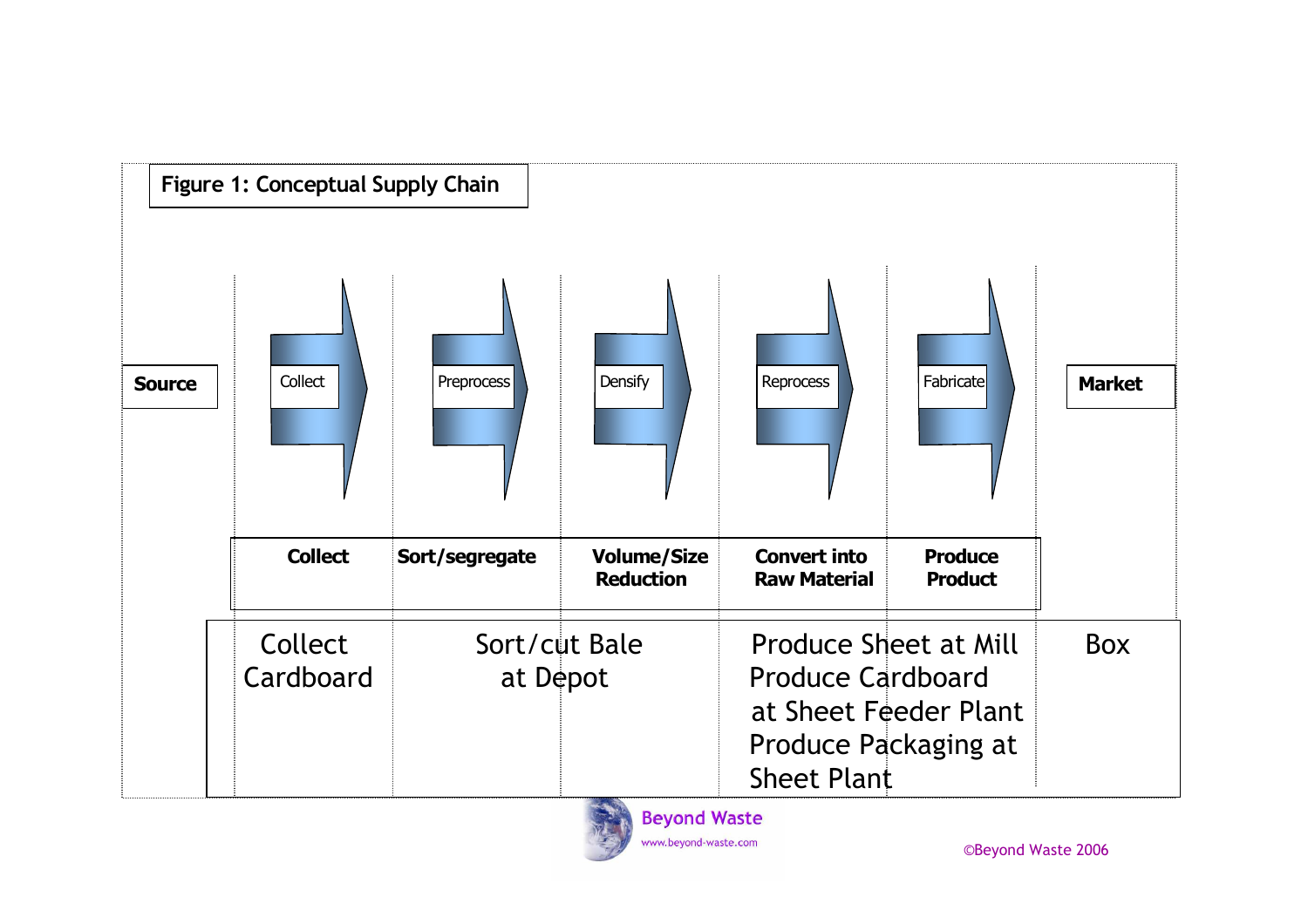### Glass

Within the South East we found 9 operators:

Jackson Civil Engineering User of glass (IBA)

RMC Materials Limited (Cemex) Glass as aggregate

Berryman Glass Collection<br>Industrial Reclamation Glass Collection

Lewis & Towers Limited<br>
Tarmac Limited

Glass as aggregate

Tarmac Limited Glass as aggregate<br>Recresco Limited Glass cullet for exp

Glass cullet for export & for bottles and aggregate

**Glass Collection & supply** to smelters

British Glass Recycling Company Glass Collection

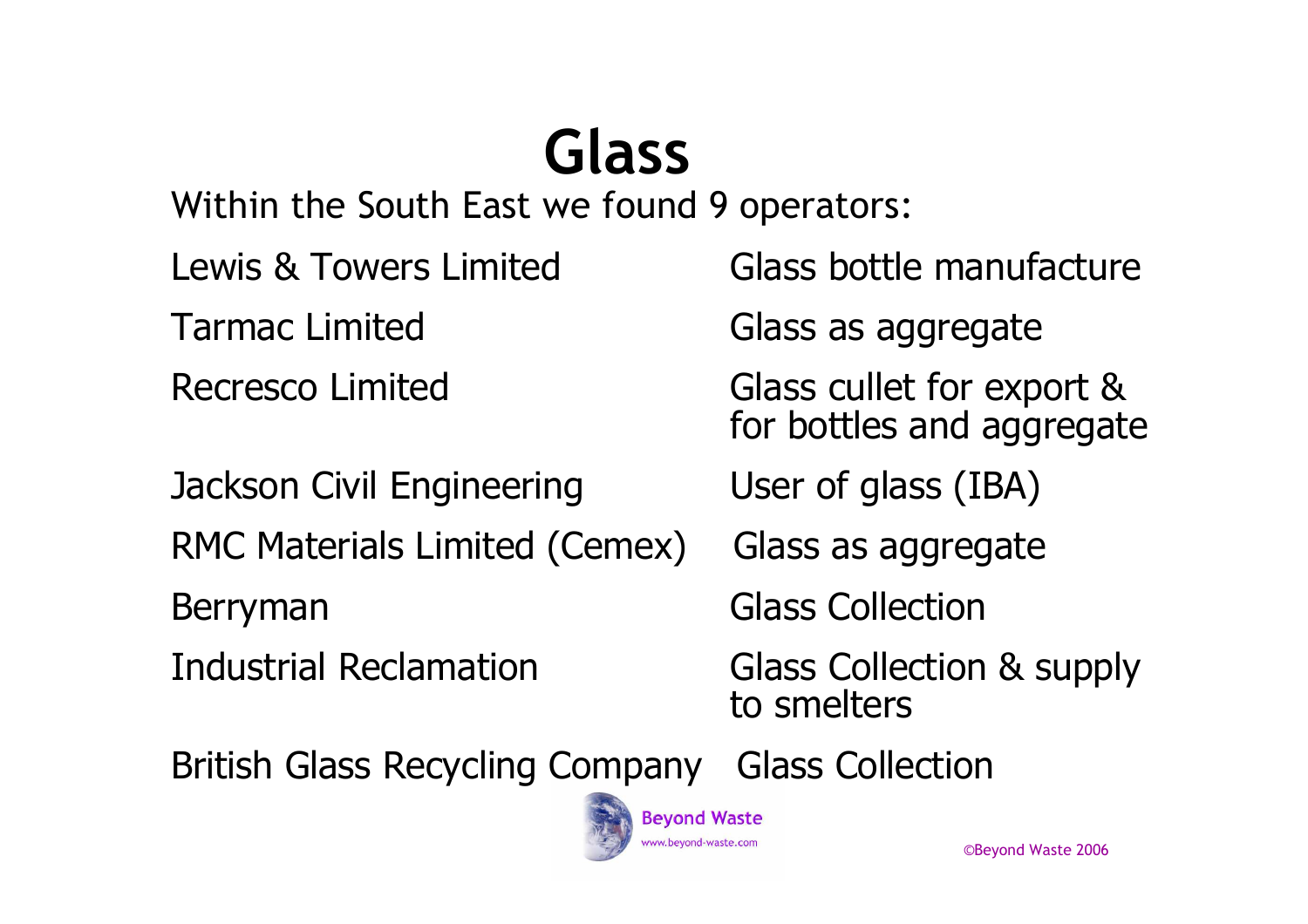# Plastic

Within the South East we found :

- 6 Collectors: Materials Recovery Ltd; Bestway Recycling; bpi recycled products; Save A Cup Recycling; Regenthill; Recovinyl.
- 5 Preprocessors: Associated Polymer Resources; Baylis Recycling; G.H. Services – Recycling; Rubber And Plastic Collection Services; MDJ Lights
- 2 Reprocessors: Vencel Resil; Hampshire Insulation Products
- 4 Fabricators: Vencel Resil; Hampshire Insulation Products; Earth Anchors Ltd; PlasCan Limited

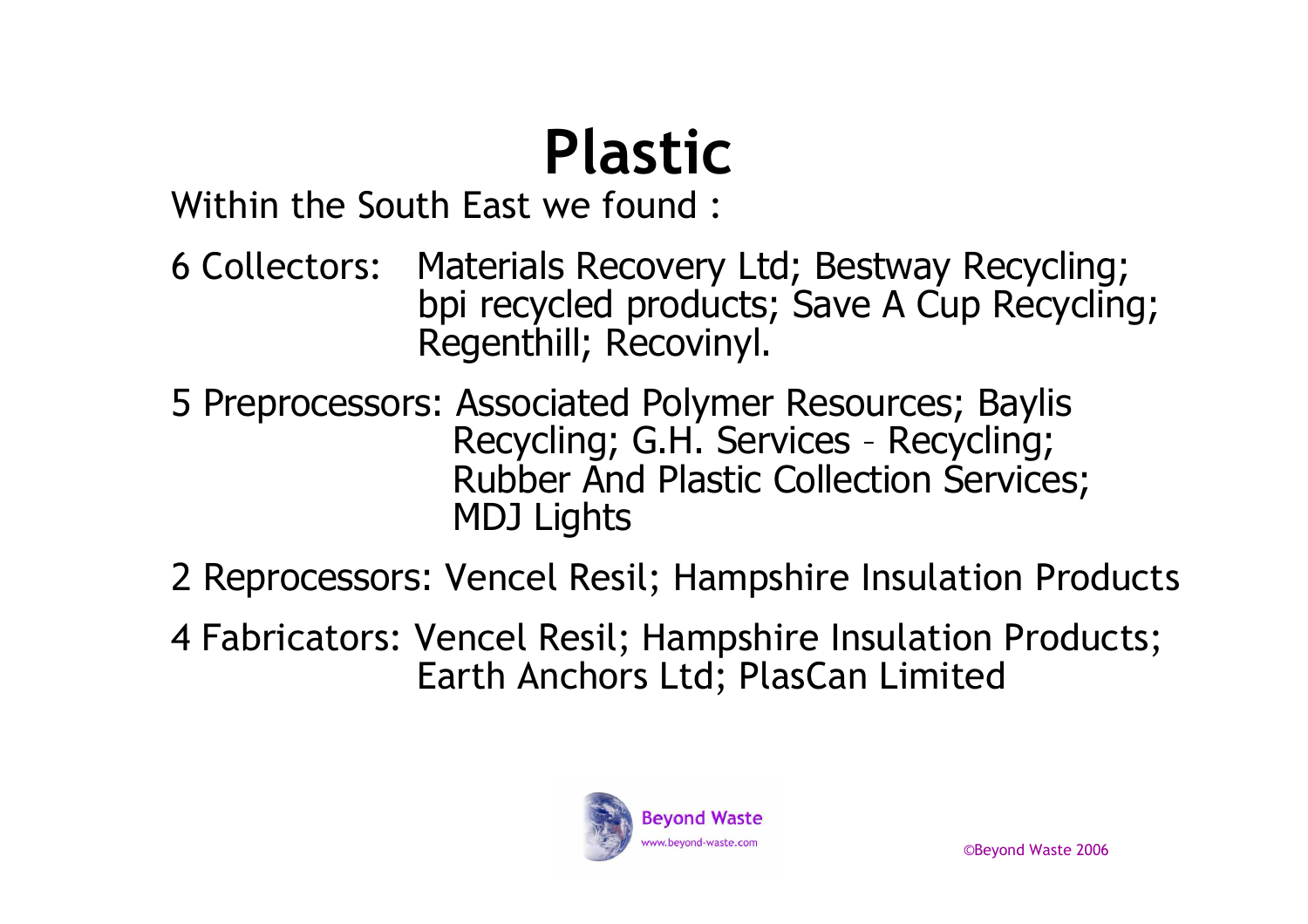# Wood

Within the South East we found:

- ? Collectors:
- 9 Preprocessors:H&M Glover Recycling; Clembins;Lift & Shift; Basingstoke Skip Hire; Land Network; J.James Ltd; Shorts Services; The Woodhorn Group
- 2 Reprocessors:Slough Heat & Power; Didcot Pwr Stn
- 4 Fabricators: County Crest; NI Pallets; Kingswood pallets; Portswood pallets

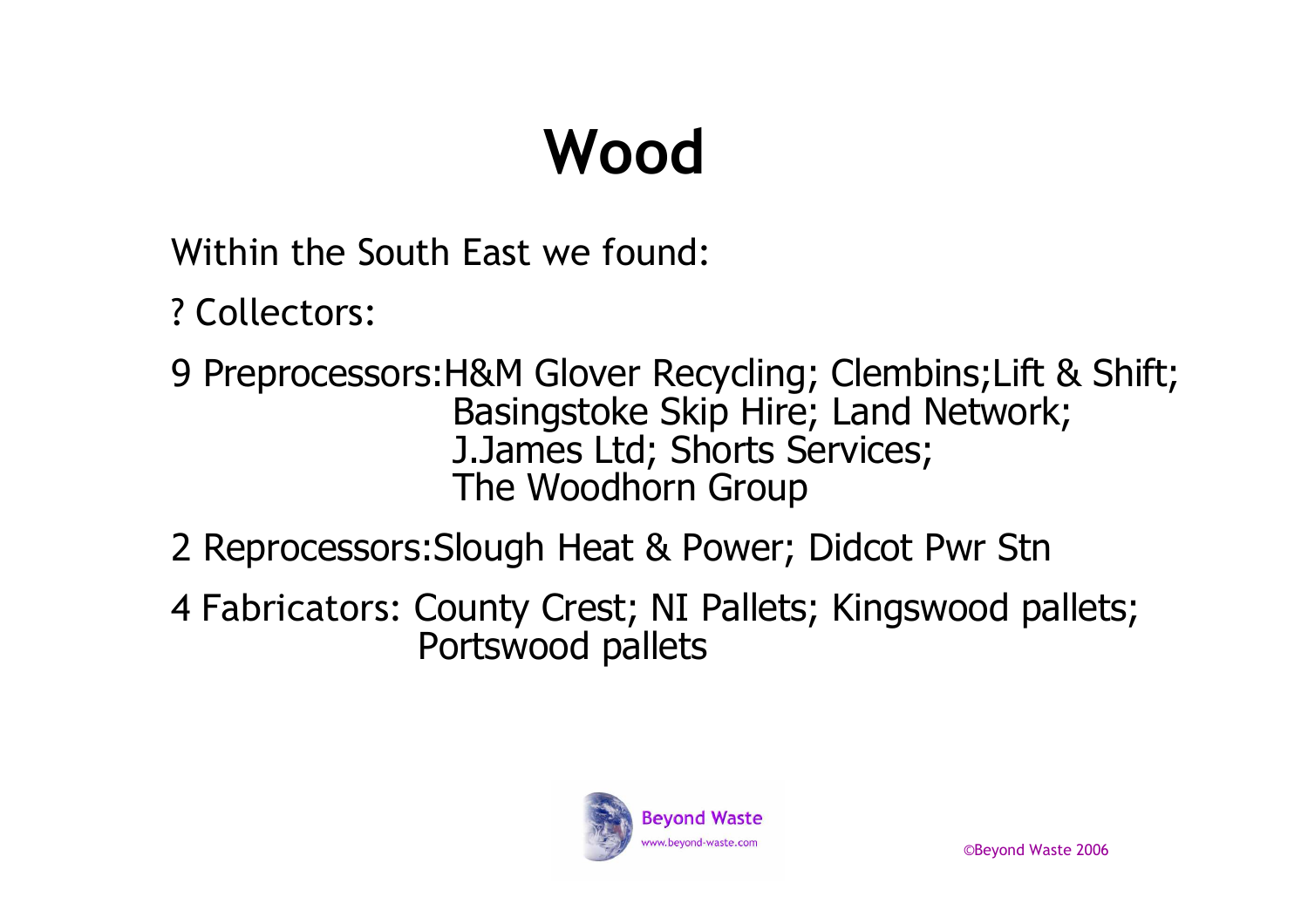# **WEEE**

Within the South East we found:

Collectors: 100 Dedicated Collection Points (CA Sites) 104 Metal Recycling Sites

Reprocessors:

| <b>White Goods</b> | 4 sites |
|--------------------|---------|
| <b>Small WEEE</b>  | 3 sites |
| <b>Fridges</b>     | 1 site  |
| <b>CRT/TV</b>      | 1 site  |
| Lamps              | 1 site  |
|                    |         |

Fabricators: >1 Refurbishment

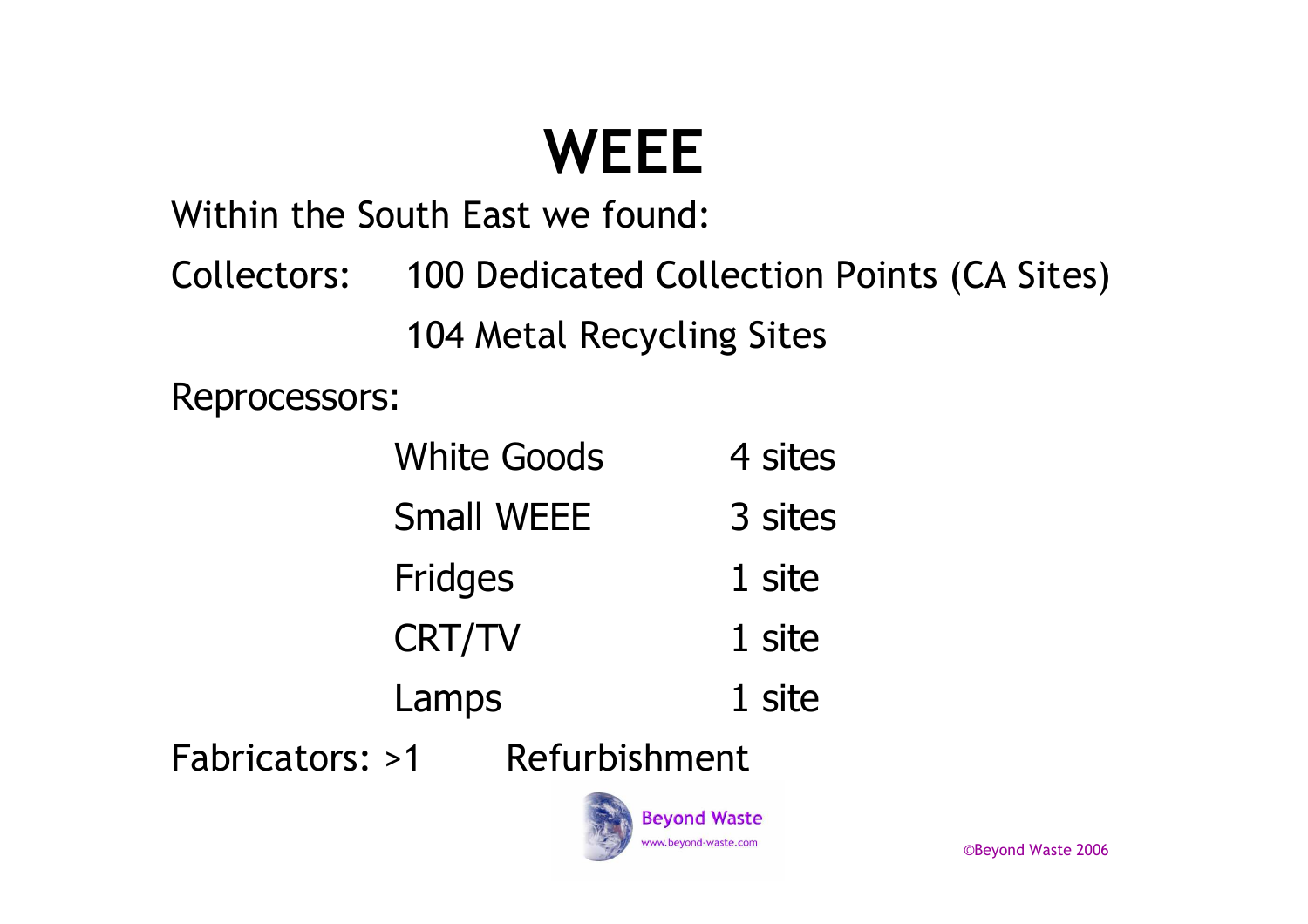# ELV

Within the South East we found:

Collectors: 140 Collection Points (MRS Sites)

Preprocessors: 99 Authorised Treatment Facilities

Reprocessors: 3 Shredders

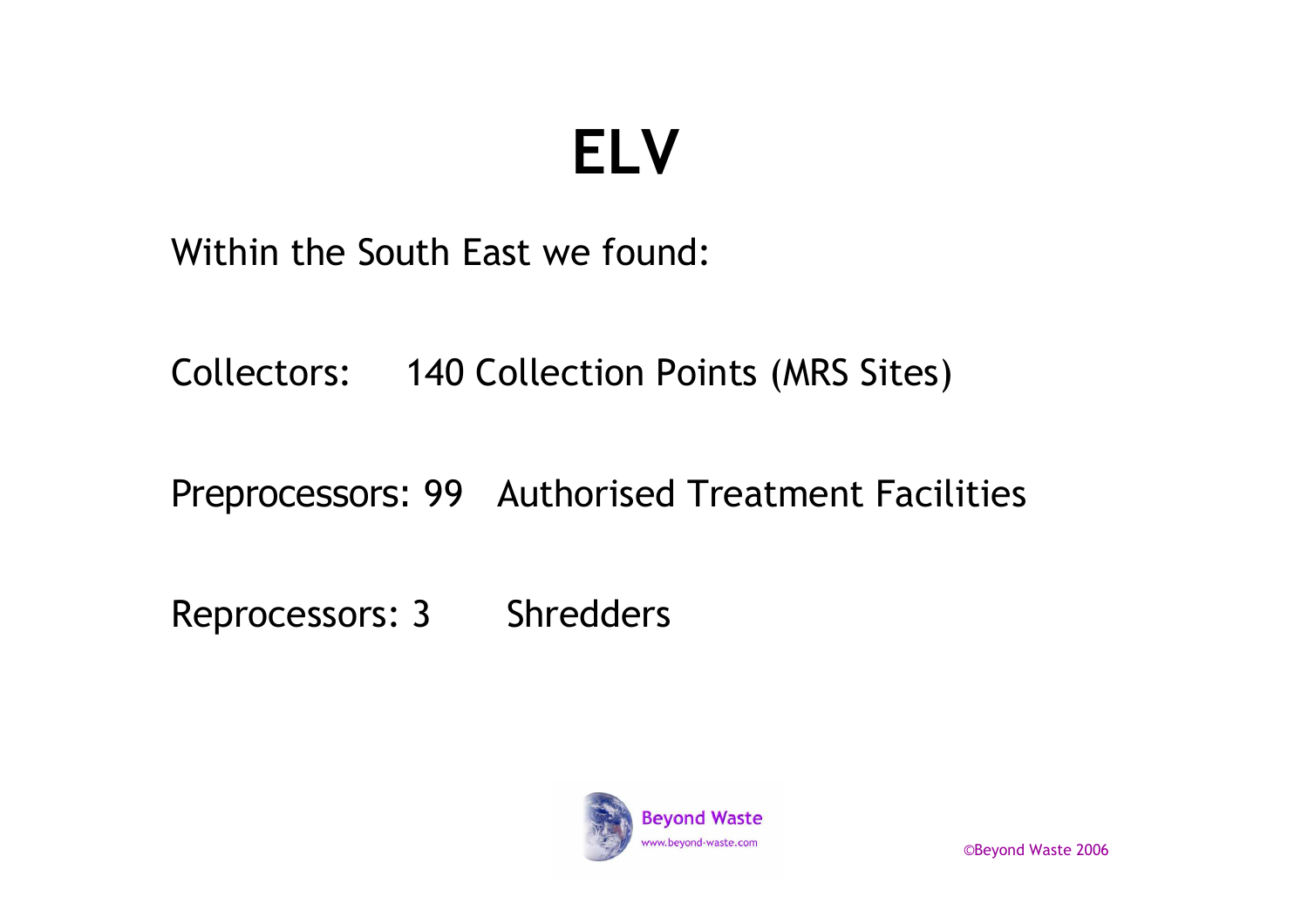### Tyres

#### Within the South East we found:Collectors: 140 Collection Points (MRS Sites) 182 Tyre Dealers

Preprocessors: 99 Authorised Treatment Facilities

Reprocessors: 3 Chippers

Fabricator: <sup>1</sup> Retreader

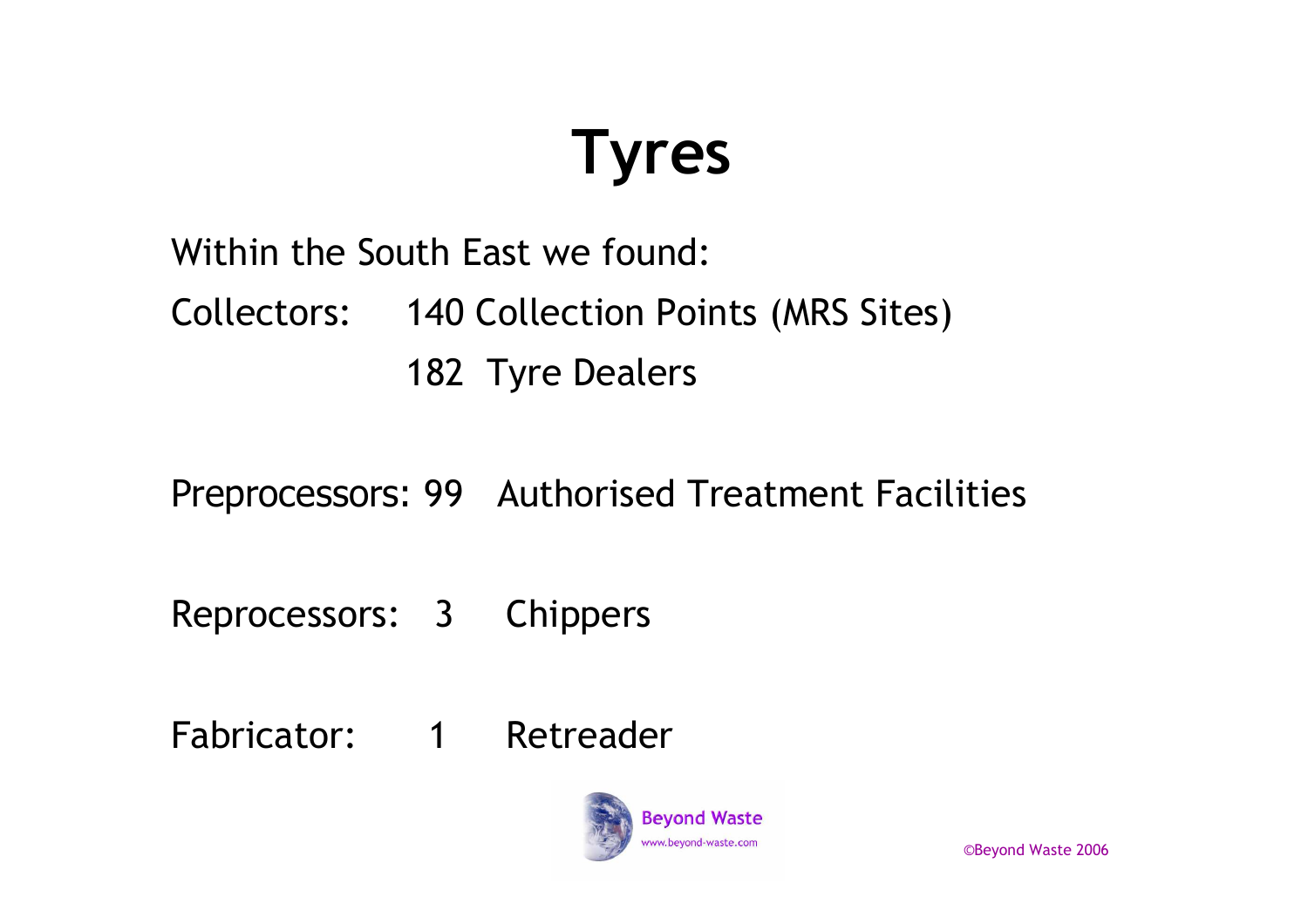| <b>Capacity Overview</b>      |                                             |                    |  |  |  |
|-------------------------------|---------------------------------------------|--------------------|--|--|--|
| (figures subject to revision) |                                             |                    |  |  |  |
|                               | <b>Reprocessing</b>                         | <b>Fabrication</b> |  |  |  |
| Paper                         | 5                                           | 6                  |  |  |  |
| Glass                         | 4                                           | 5                  |  |  |  |
| Plastic                       | $\overline{2}$                              | $\overline{4}$     |  |  |  |
| Wood                          | $\overline{2}$                              | 4                  |  |  |  |
| WEEE                          | 14                                          | 14 (updated)       |  |  |  |
| <b>ELV</b>                    | $\overline{3}$                              |                    |  |  |  |
| <b>Tyres</b>                  | $\overline{3}$                              | 1                  |  |  |  |
|                               | <b>Beyond Waste</b><br>www.beyond-waste.com | ©Beyond Waste 2006 |  |  |  |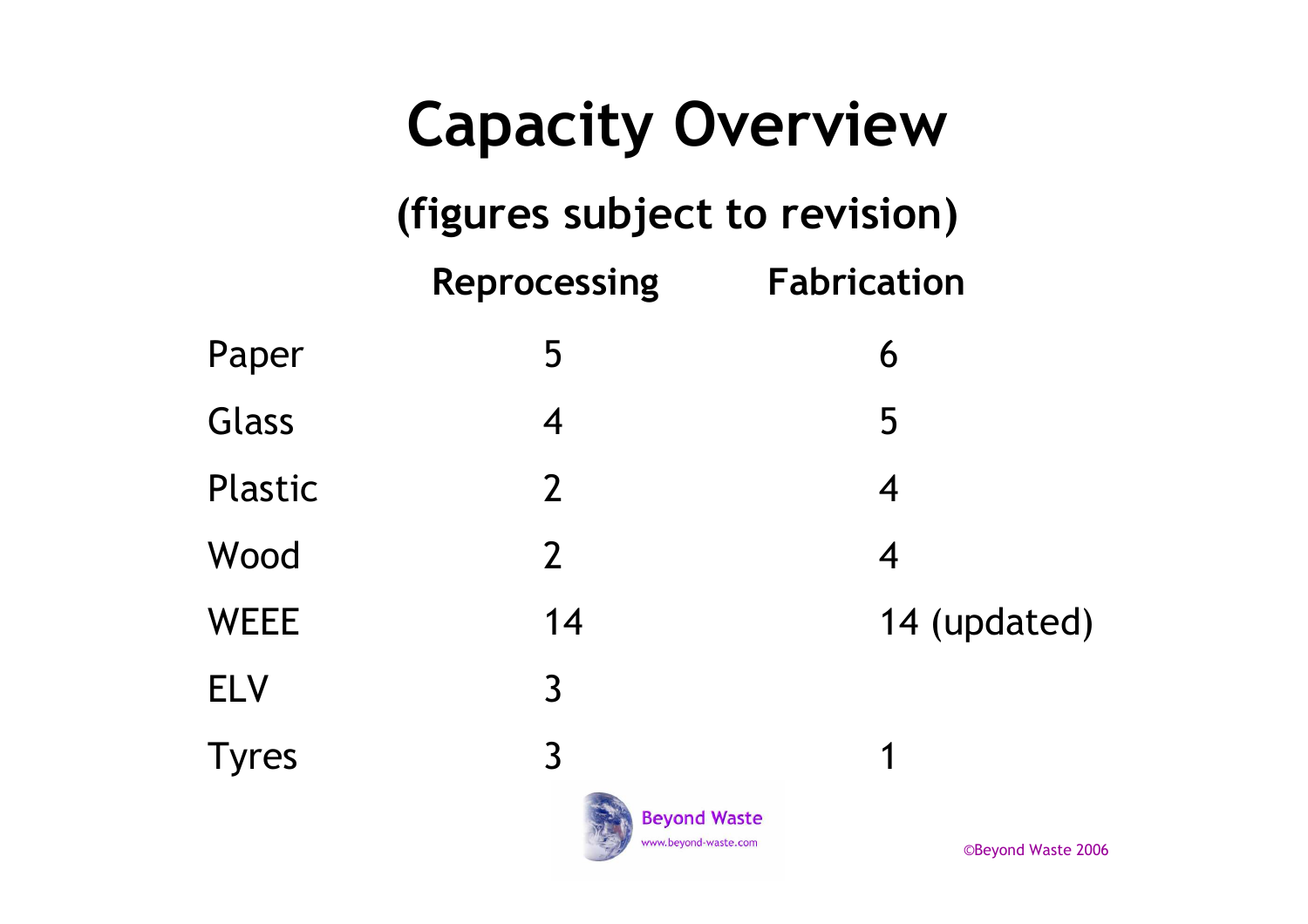### Mapping OutputsFlows

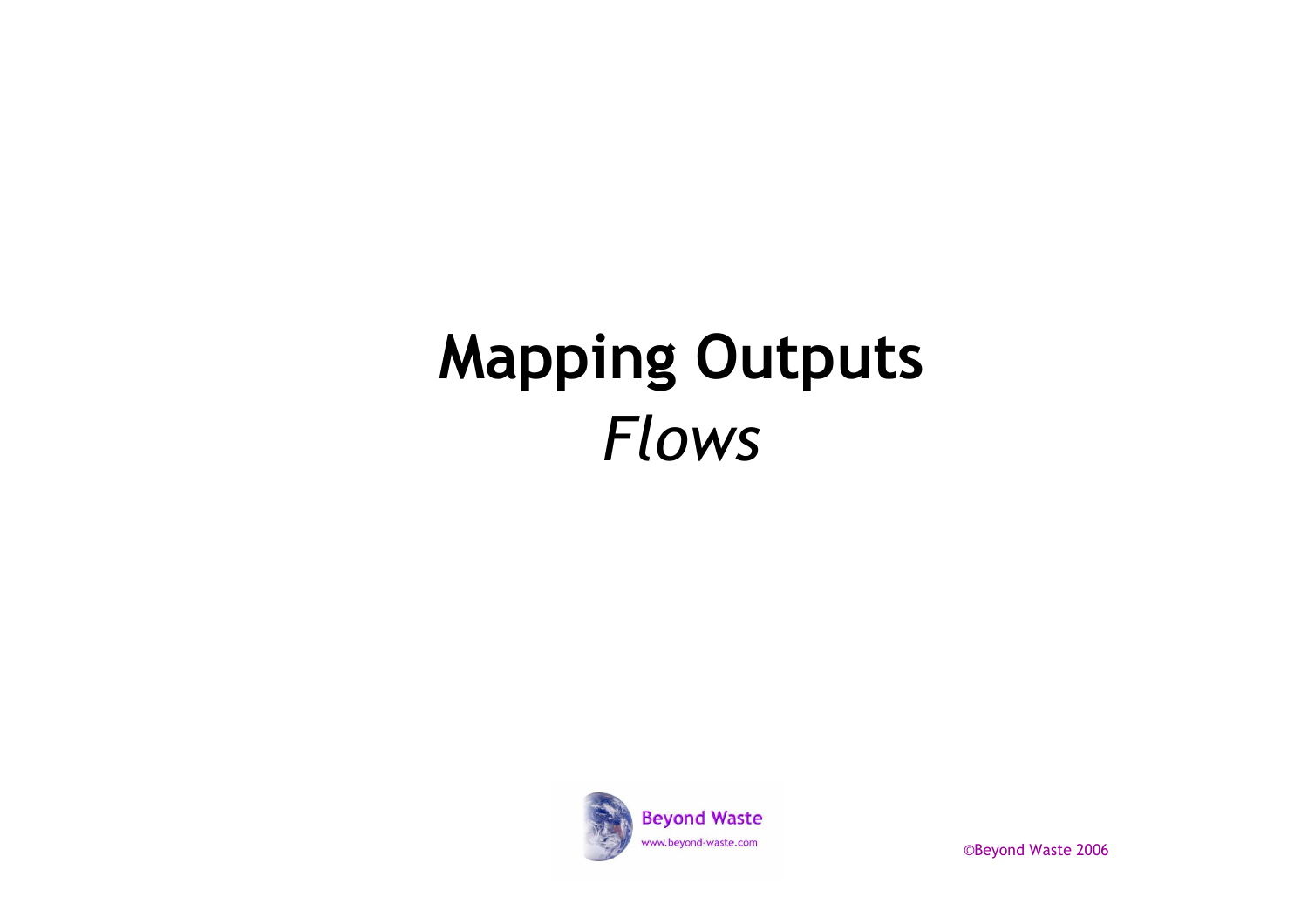

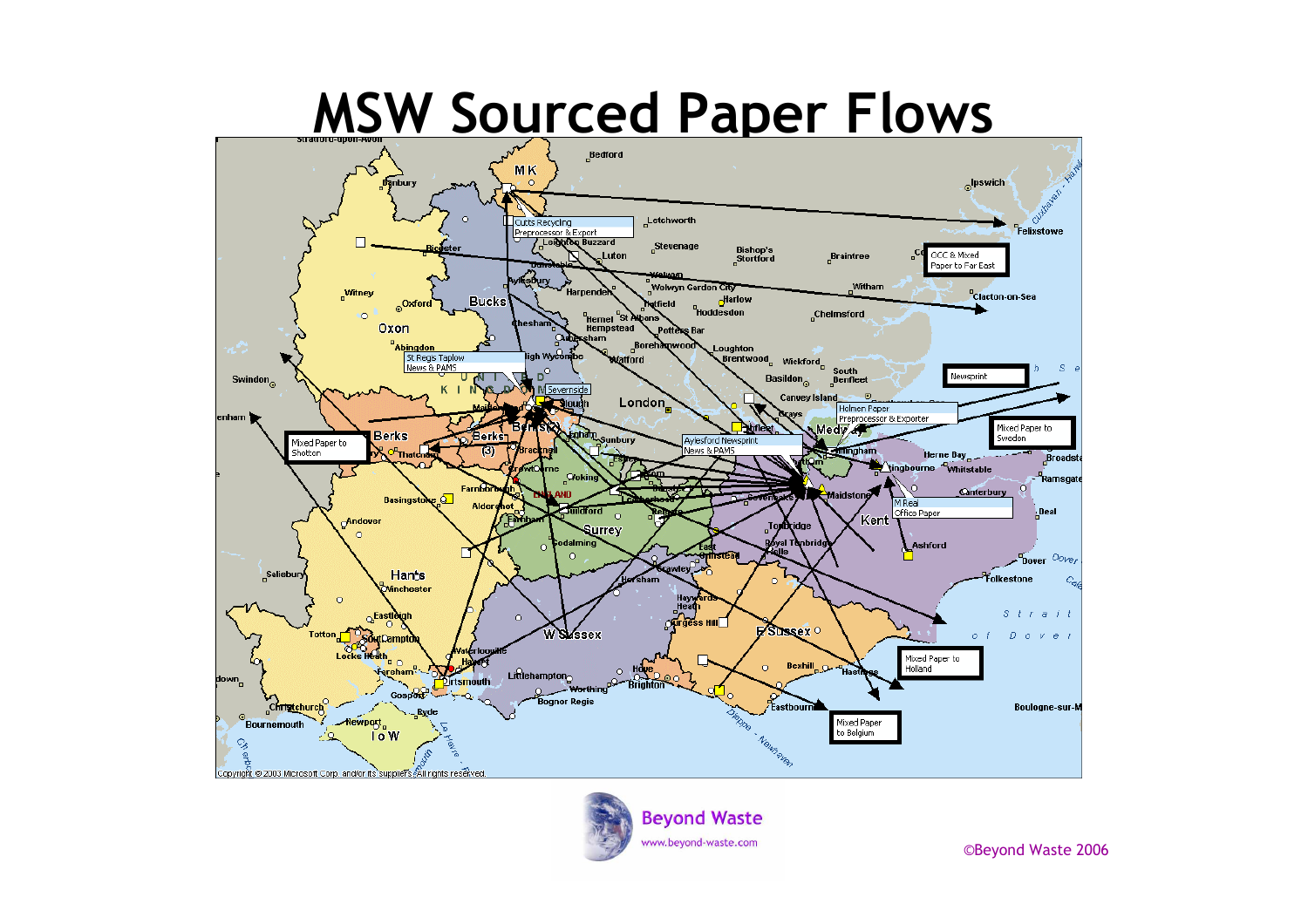### **Notional Cardboard Flows**



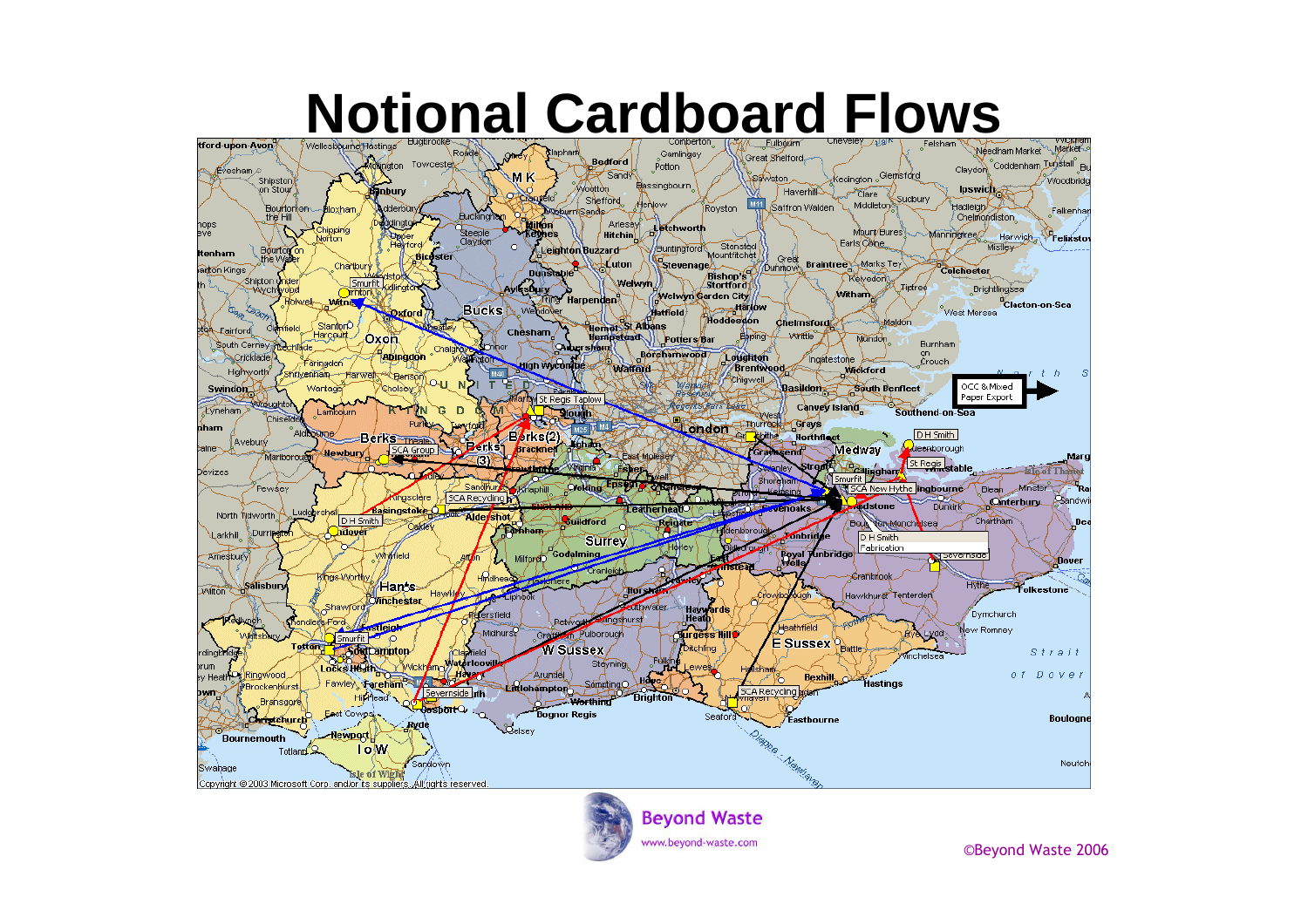### MSW Sourced Glass Flows



©Beyond Waste 2006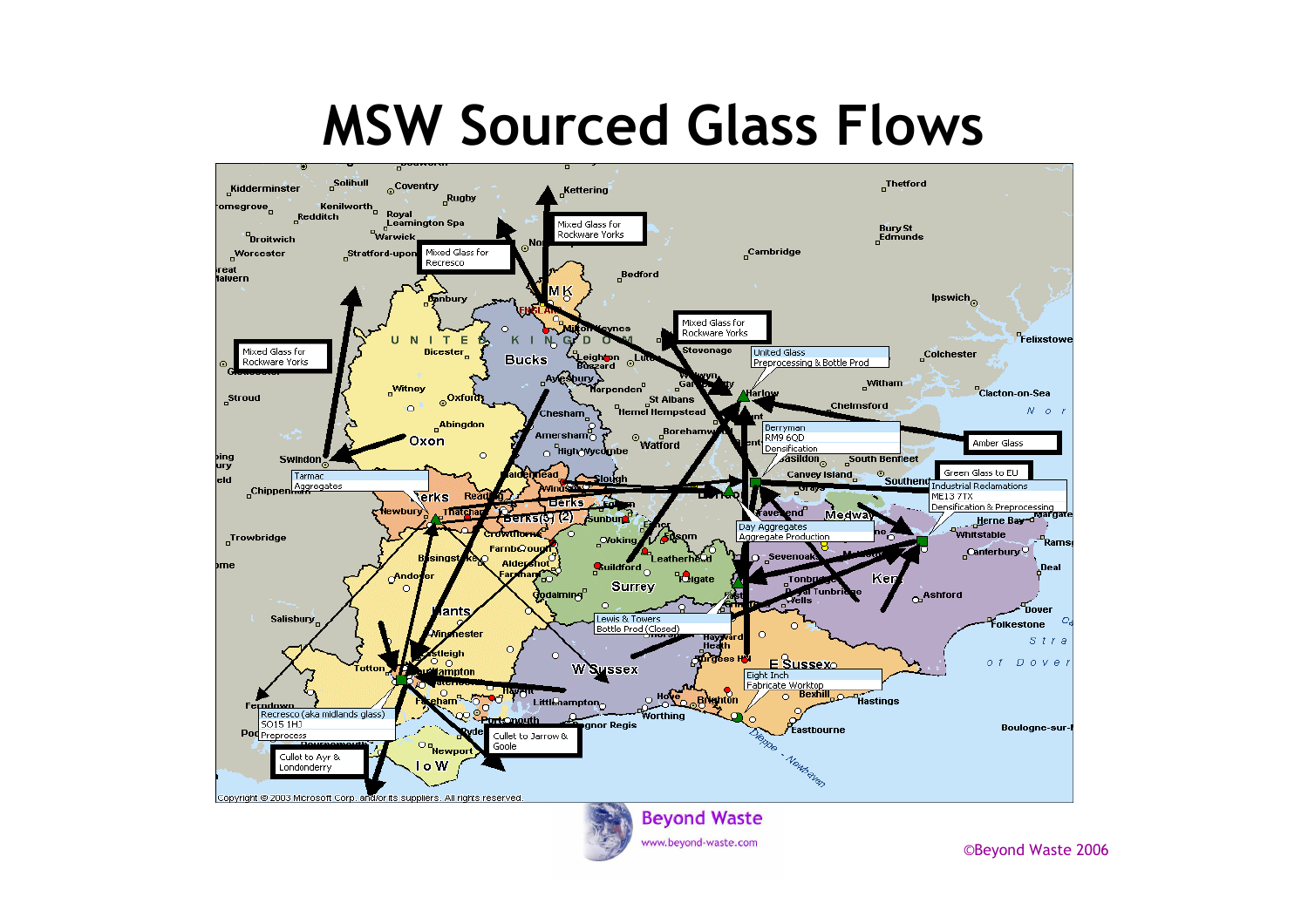#### Flows & Fate of Fridges from MSW Stream



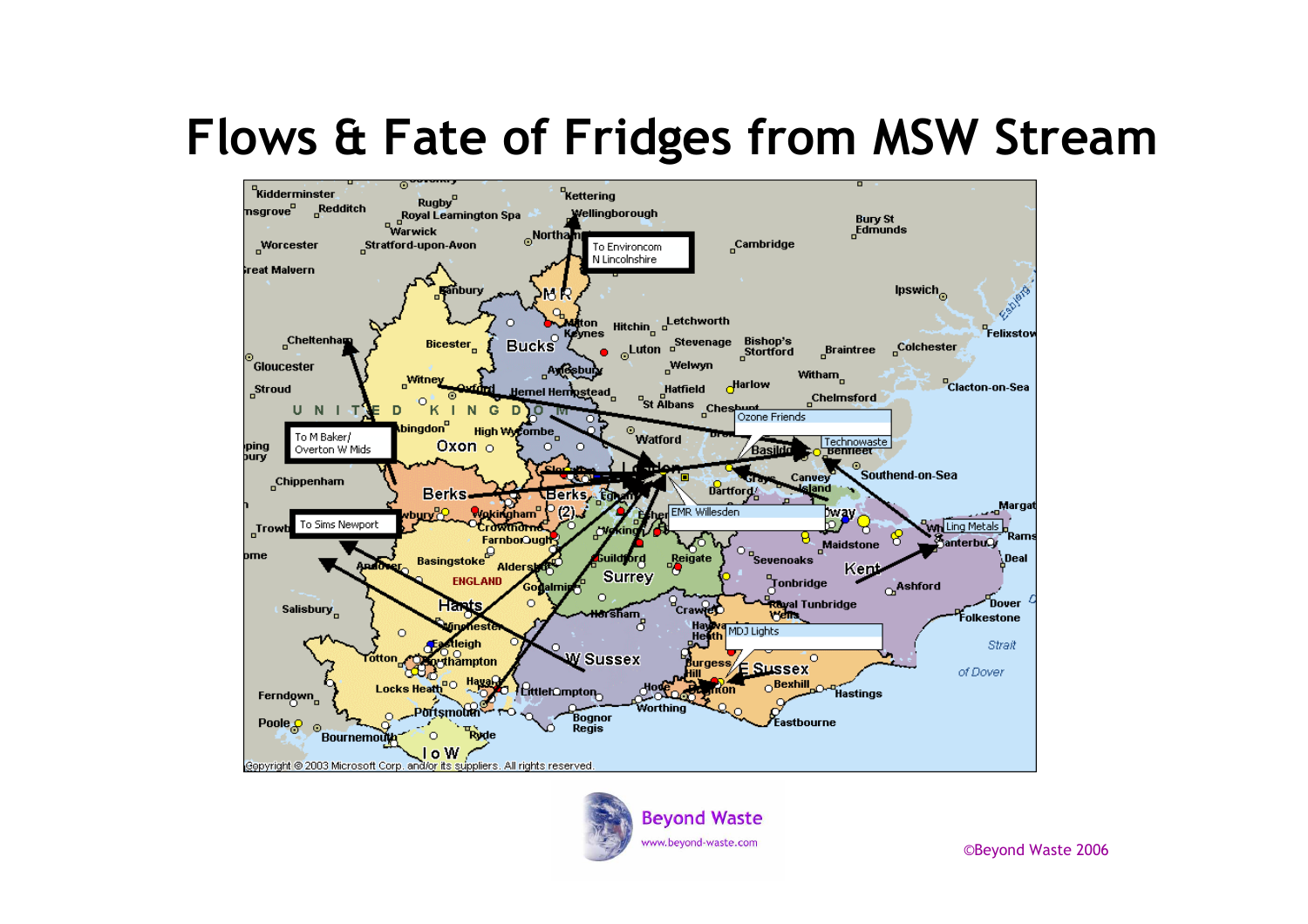#### Flows of Materials Associated with ELV Management





**Beyond Waste** www.beyond-waste.com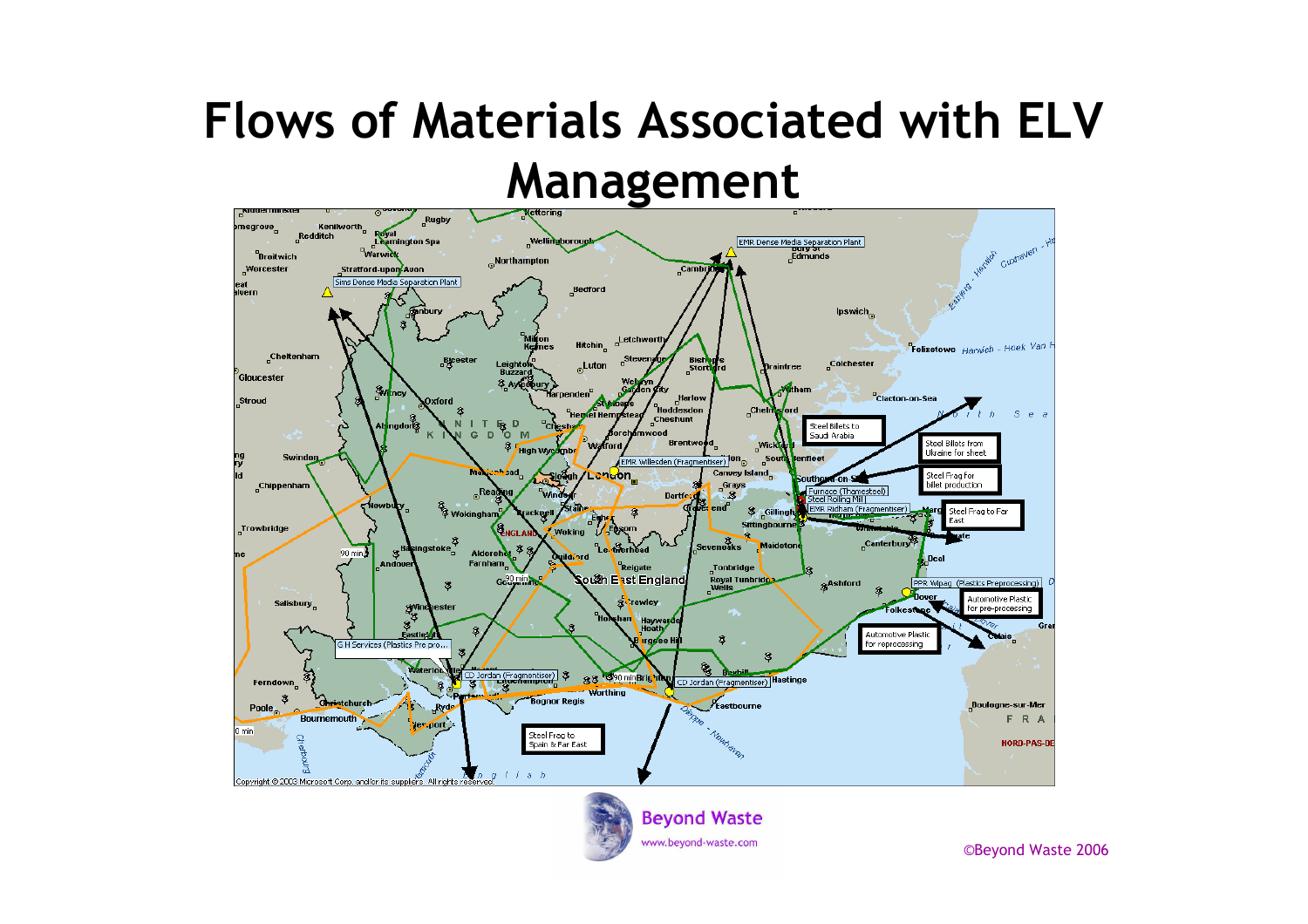#### Principal Flows & Catchments for Tyres

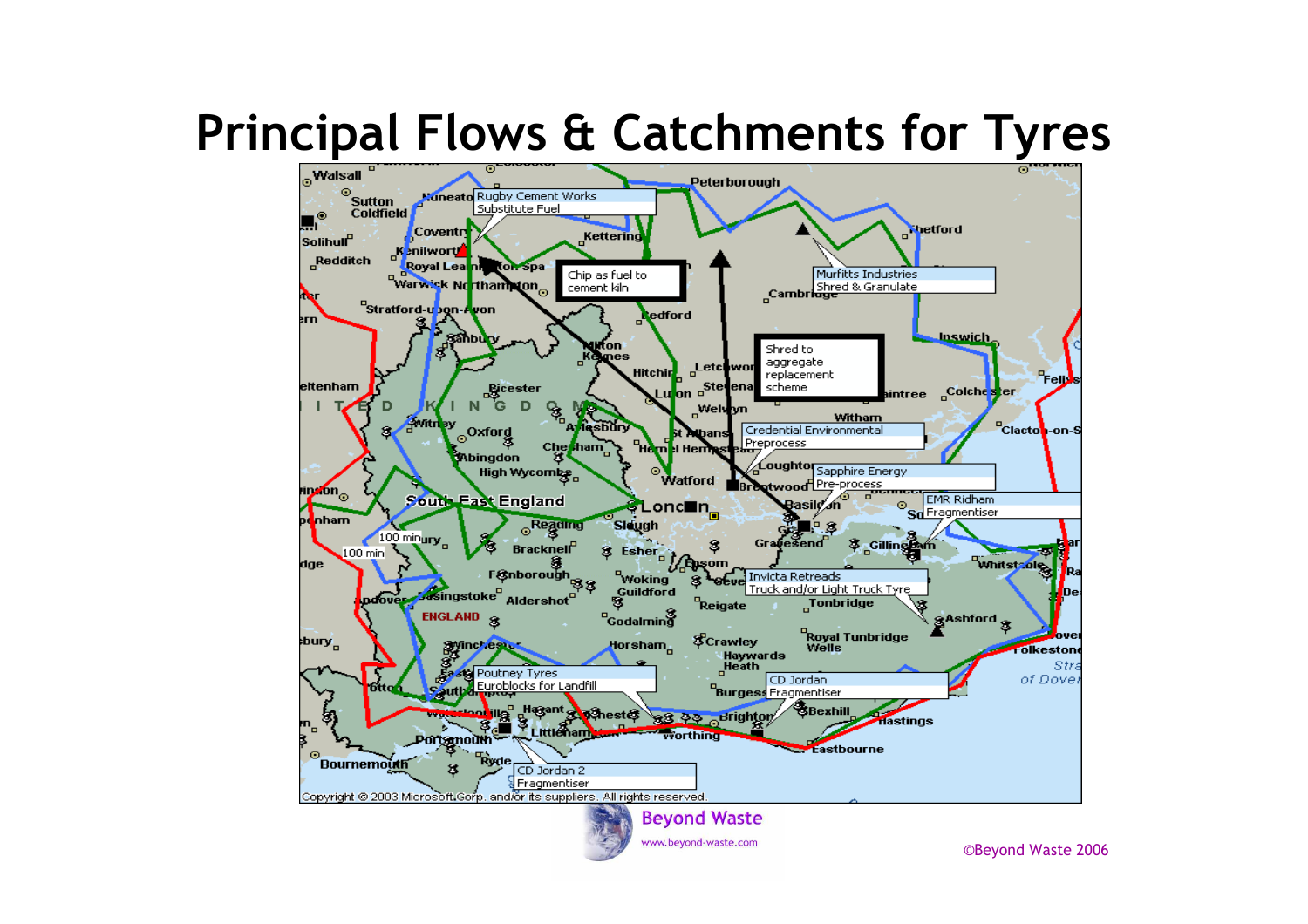### Materials Gap AnalysisKey Messages

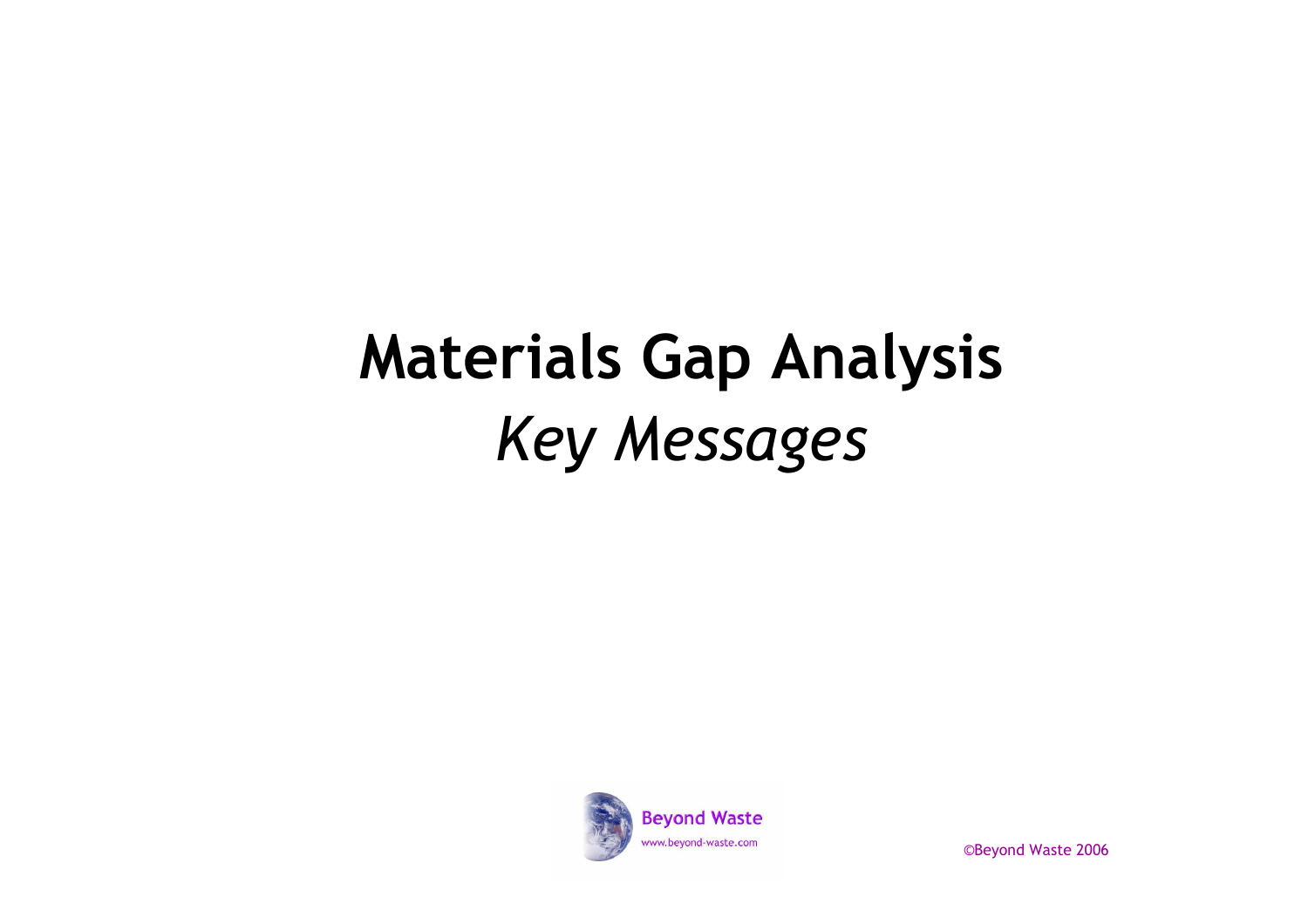- 1. Distinct communities dealing with different materials. Operators do not see themselves as a discrete sector.
- 2. Markets in different state of maturity.
- 3. Mature materials are vertically integrated from collection to reprocessing/fabrication. Paper/card/glass/ELV/Tyres.
- 4. Emergent markets are fragmented e.g. plastic/WEEE/wood
- 5. A number of voluntary producer responsibility initiatives identified for emergent specific materials e.g. Recovinyl
- 6. Capacity requirements vary according to material source and method of collection.

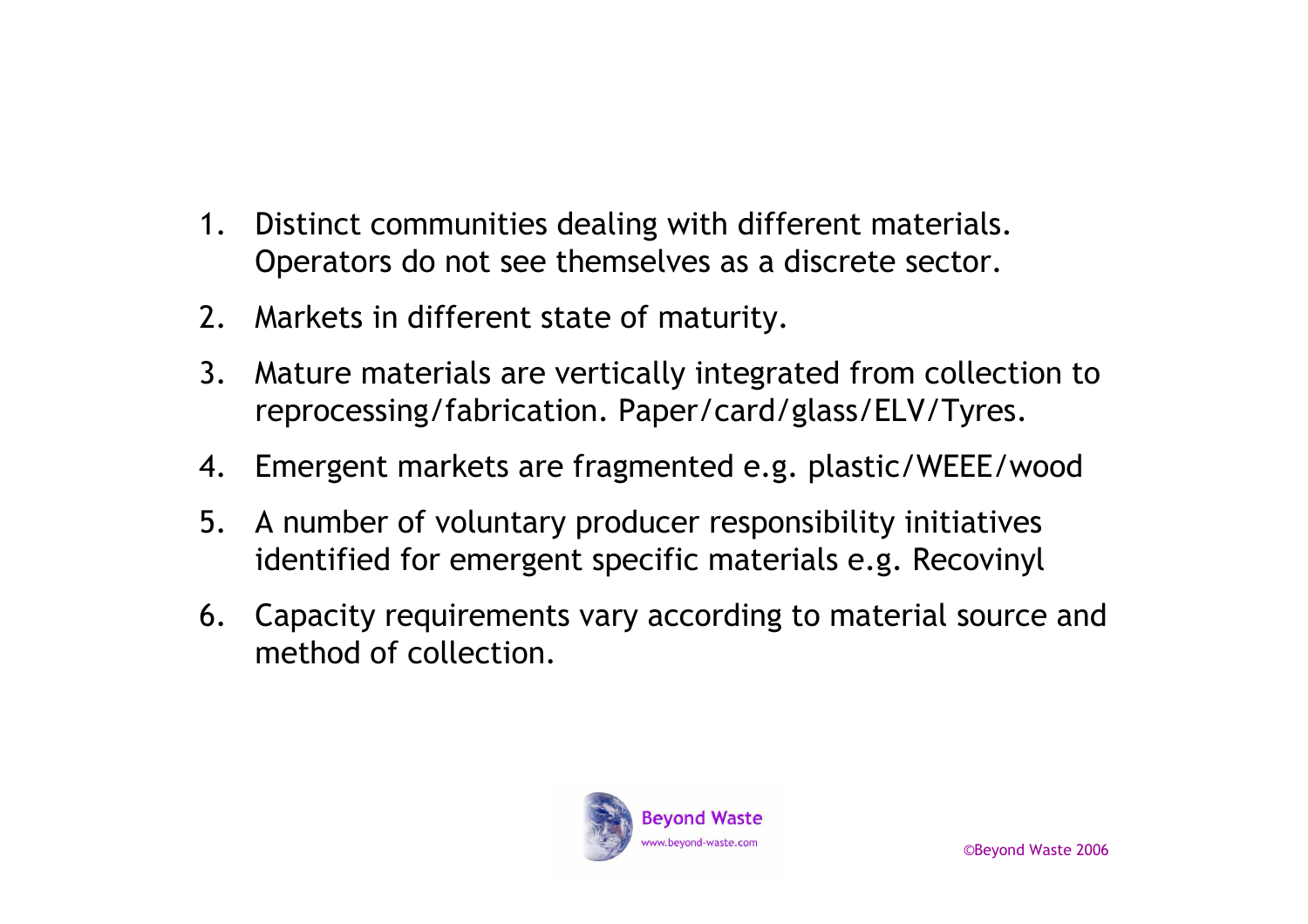### Key Messages by Material Sector

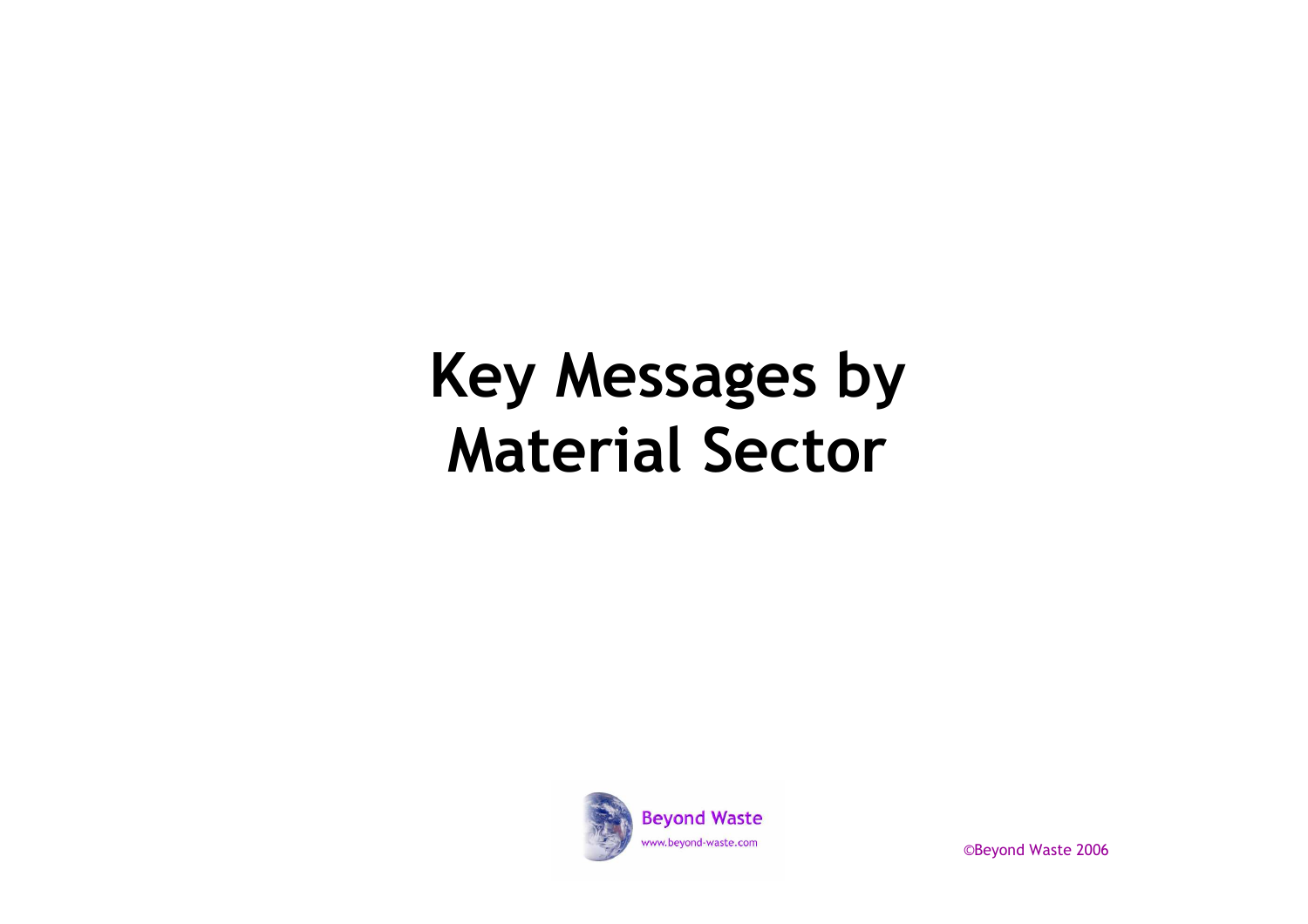### Paper/Card

Paper is different to card.

Paper still has aspirations to expand reprocessing capacity to supply UK newsprint market. This is contingent on securing sufficient supply of quality material. Concern about quality implications of comingled collection.

Card is contracting capacity but wishes to expand capture of materials.

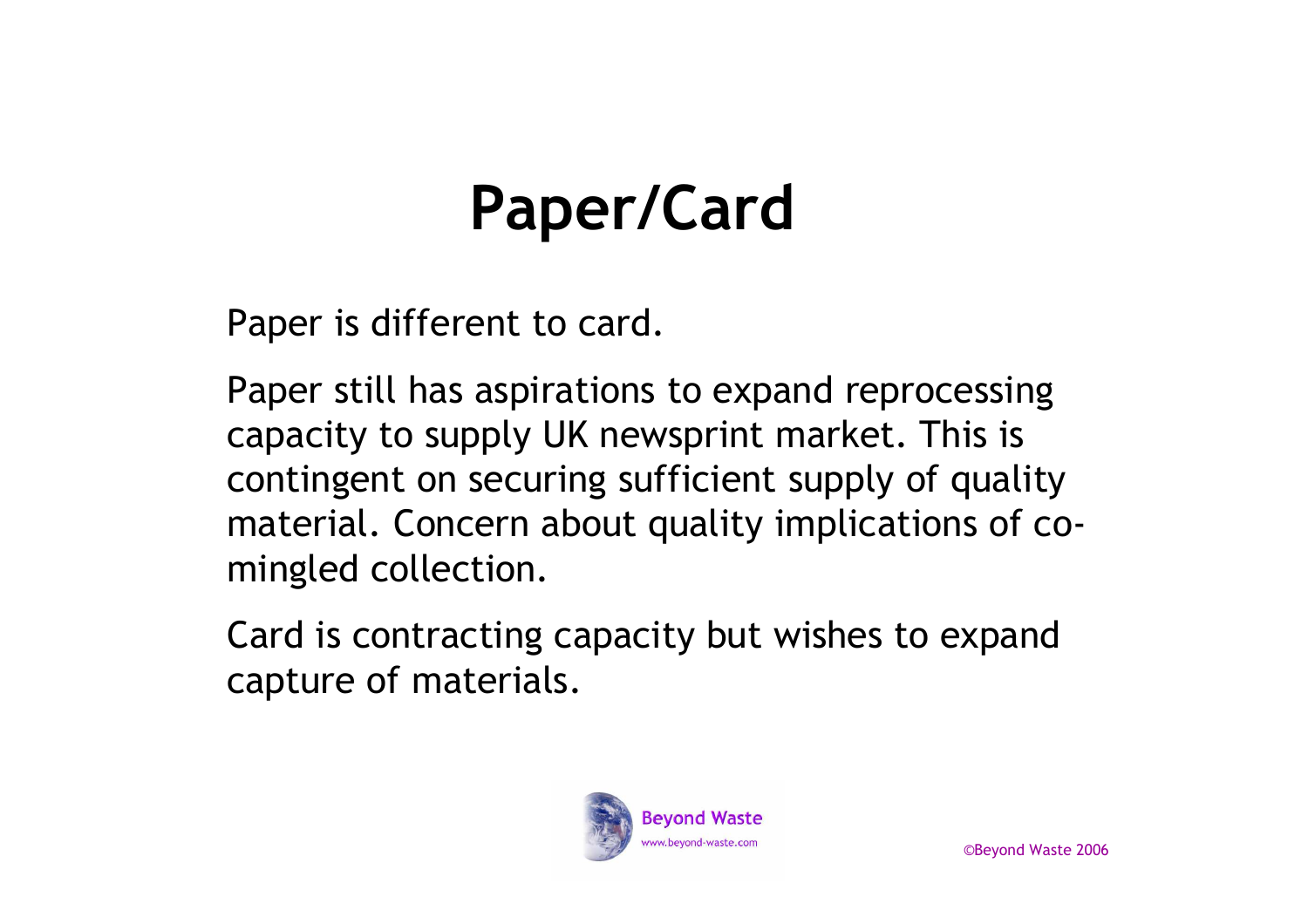### Glass

Only remelt reprocessor has now closed

General perception of aggregate applications as only being suited to low grade material – pre processing rejects.

Contrasting views on way forward – bottle producers favour collection and pre process prior to out of region reprocessing while others favour development of alternative markets.e.g. use as sand/ foam glass.

1.Contrasting views on co-mingled collection & colour sorting

Higher value bulk applications being supported.

Niche applications such as decorative glass stalled.

Additional pre processing capacity dependant on long term contracts.

Future action might best evolve around:

 $\cdot$  capture amber and flint glass for out of region reprocessing; and

· developing other operations in region that offer higher value markets for crushed or powdered green or mixed glass.

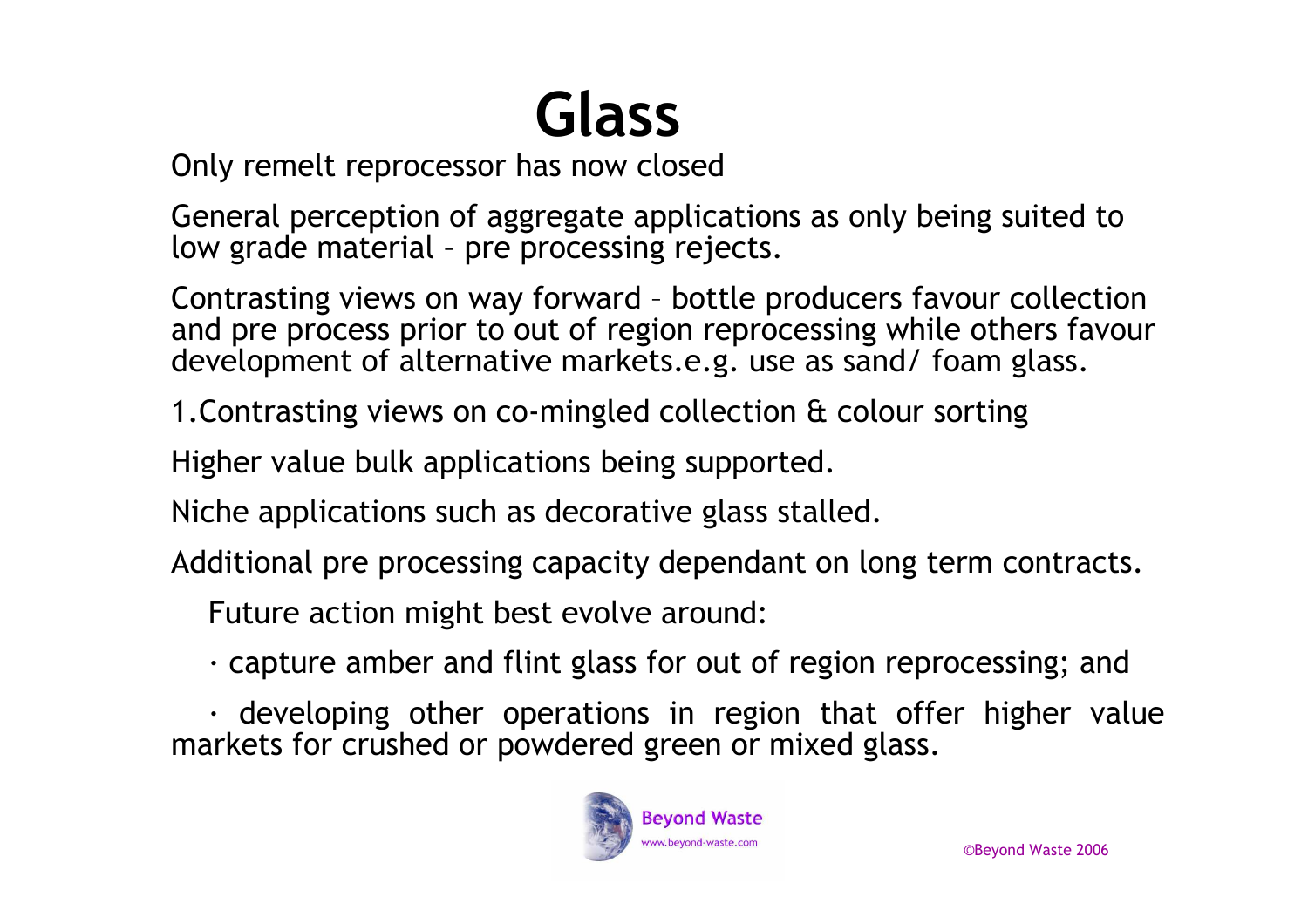### Plastic

Although there is a lot of plastic waste being generated in the South East very little of it is beingrecycled in the South East.

Most of the plastics reprocessing capacity within the UK is currently north of Birmingham

Most plastic waste that is collected is exported rather than processed within the UK.

General focus on expansion of collection & pre processing capacity

Pre processors keen to spread outlets for granulate

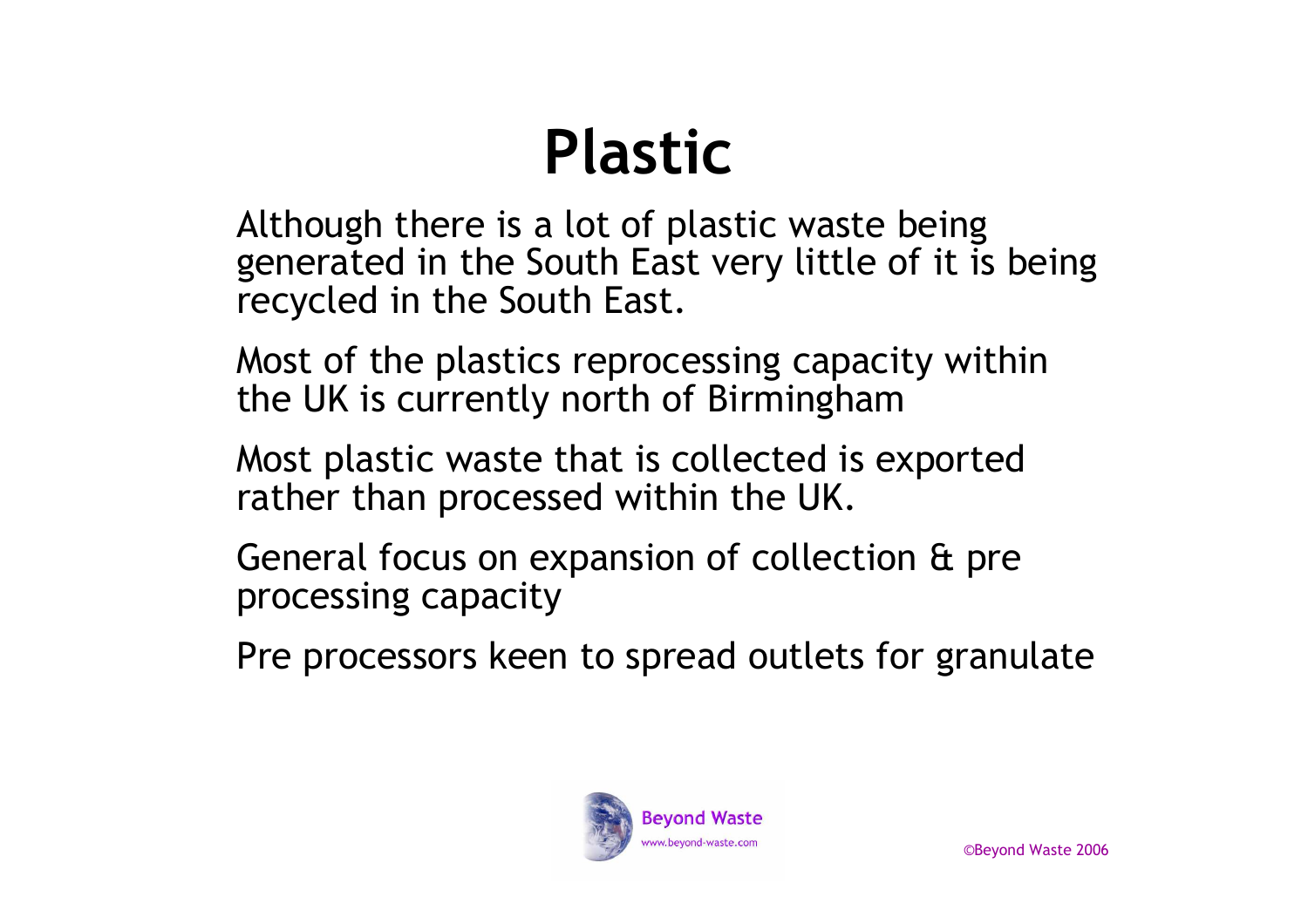### Wood

General focus on expansion of chipping capacity on existing sites

Potential to expand Slough CHP capacity given incentive – possible link with LA on use of heat in schools.

Potential conflict between refurbishment and chipping of pallets.

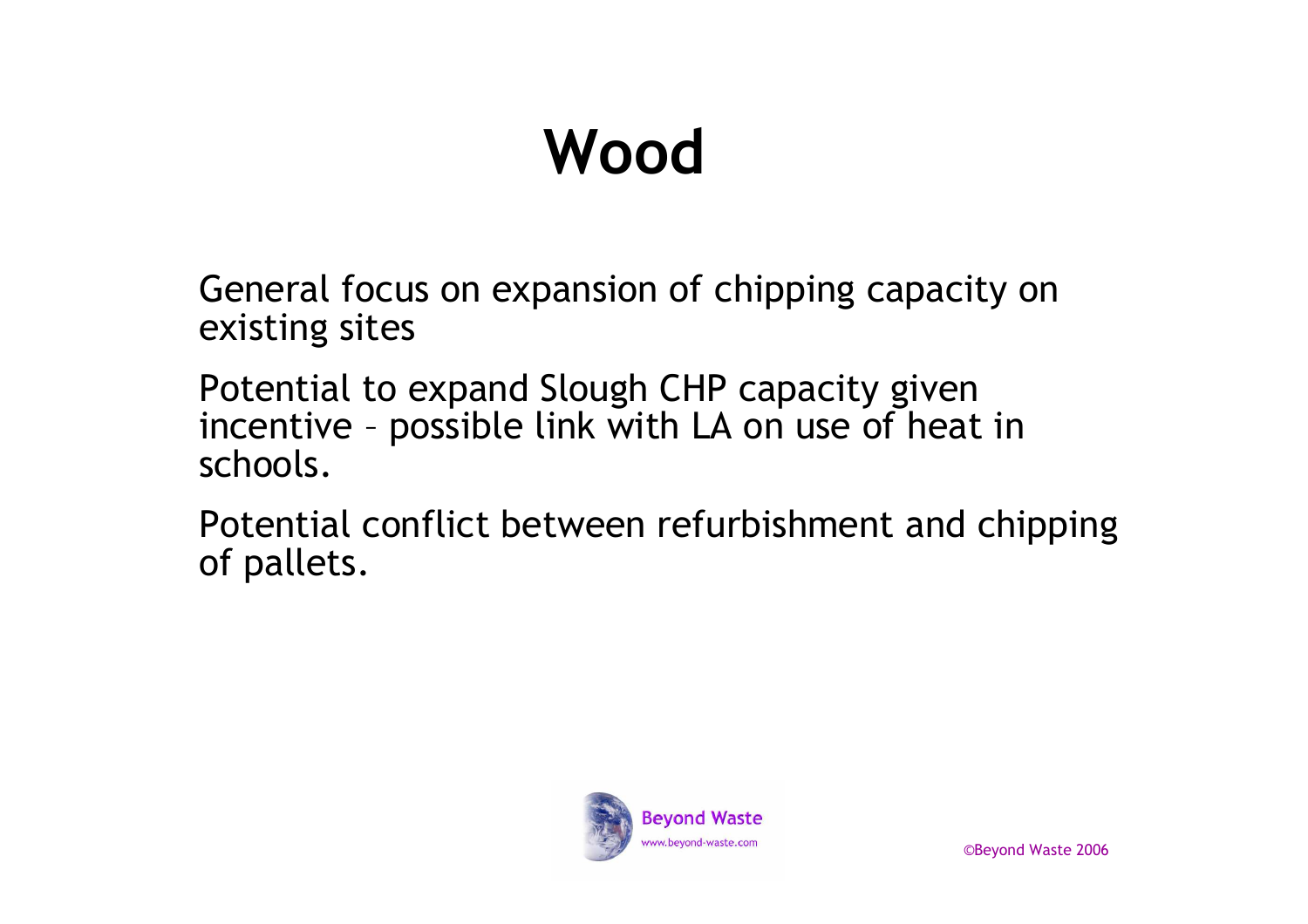### **WEEE**

Rapid expansion in treatment capacityShortfall in CRT glass outletsConcern that small WEEE will not materialiseConcern about CA sites as DCPs

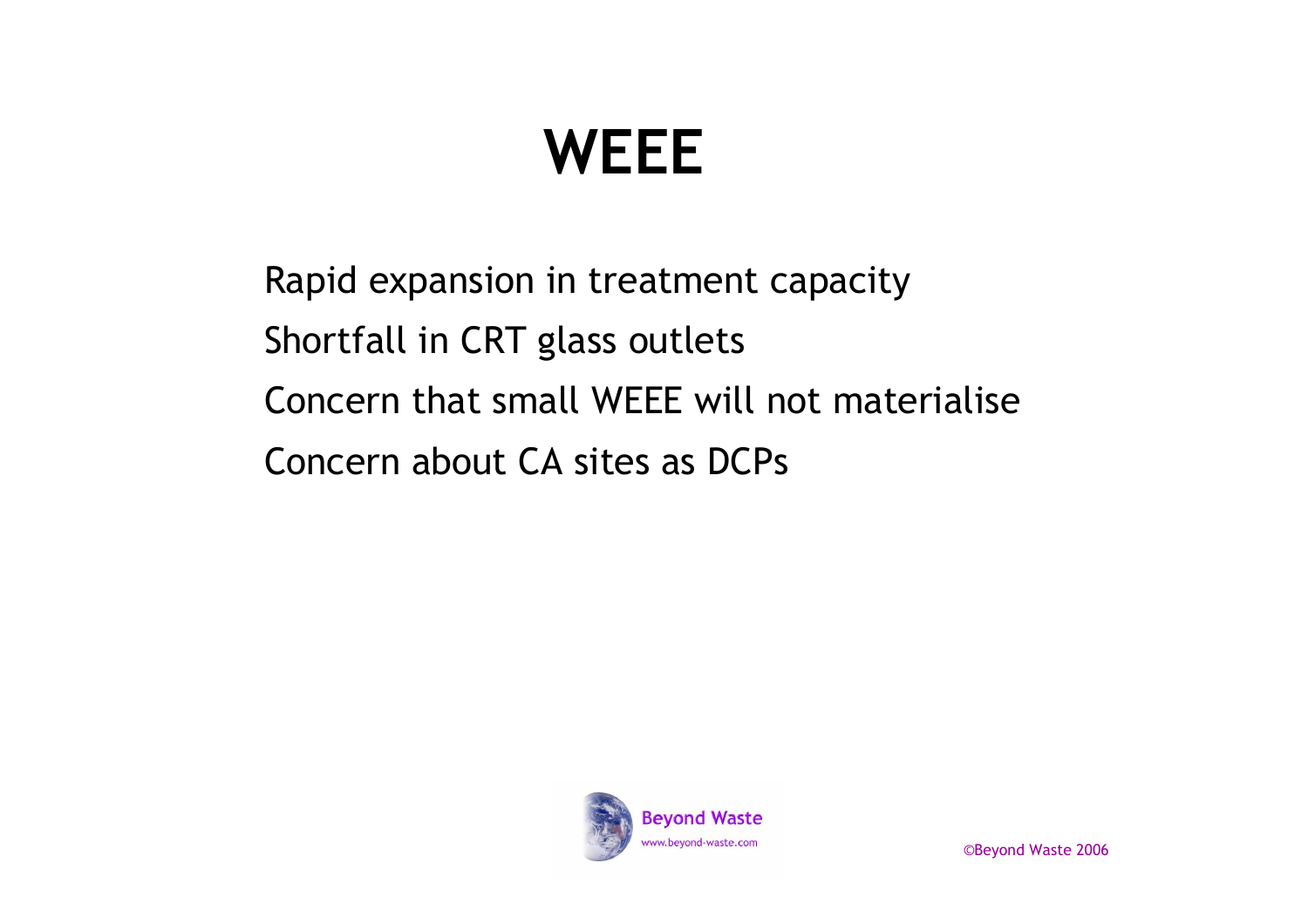# ELV

Sector is largely self sufficient

Manual dismantling is not economic

Support needed to improve recycling rate by technological solution

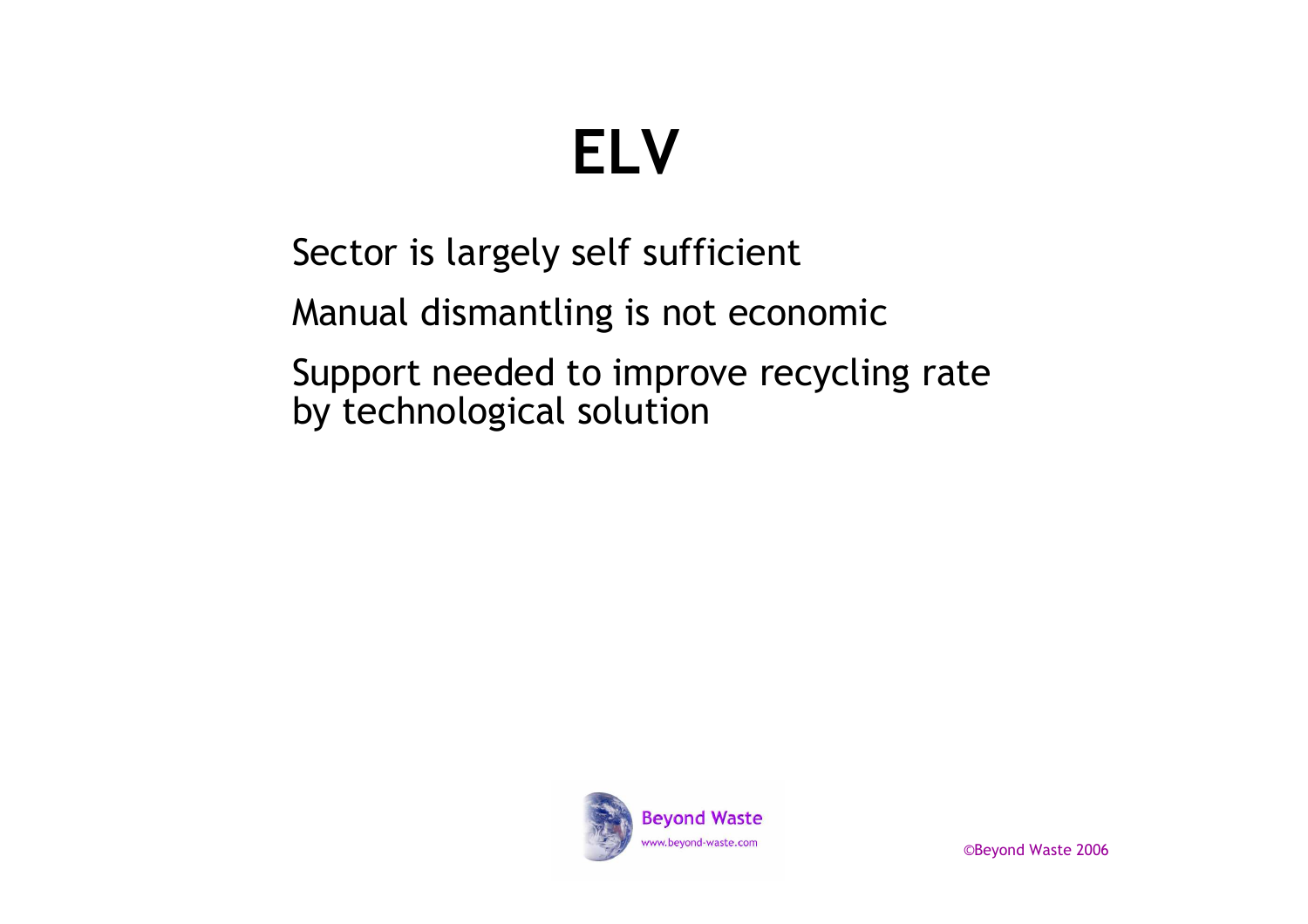### Tyres

Sector is largely self sufficient

Difference between truck and car tyre applications

Need landfill ban to be properly enforced

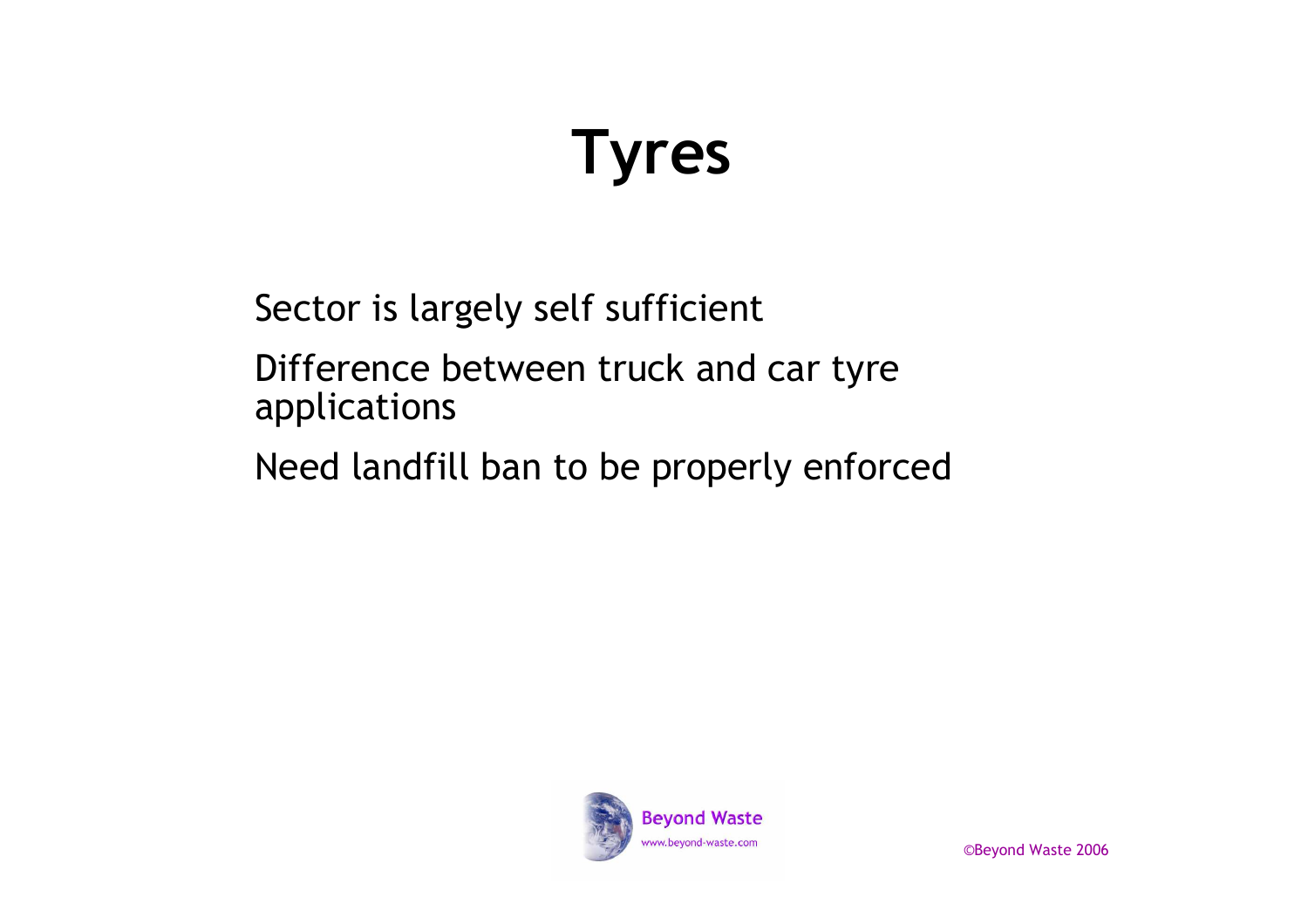### State of Health of Capacity

|                | <b>Indigenous</b> | <b>Export</b>  | <b>Alternatives</b> |
|----------------|-------------------|----------------|---------------------|
| Paper          | Mature/Expanding  | <b>Bouyant</b> | Limited             |
| Card           | Mature/ Stagnant  | <b>Bouyant</b> | Limited             |
| Glass          | <b>Stable</b>     | <b>Stable</b>  | Emergent            |
| <b>Plastic</b> | Emergent          | <b>Bouyant</b> | Emergent            |
| Wood           | Emergent          | Limited        | Limited             |
| <b>ELV</b>     | <b>Stable</b>     | <b>Stable</b>  | Gap                 |
| <b>Tyres</b>   | Emergent          | Limited        | Diversify?          |
| <b>WEEE</b>    | Emergent          | Limited        | Gap                 |